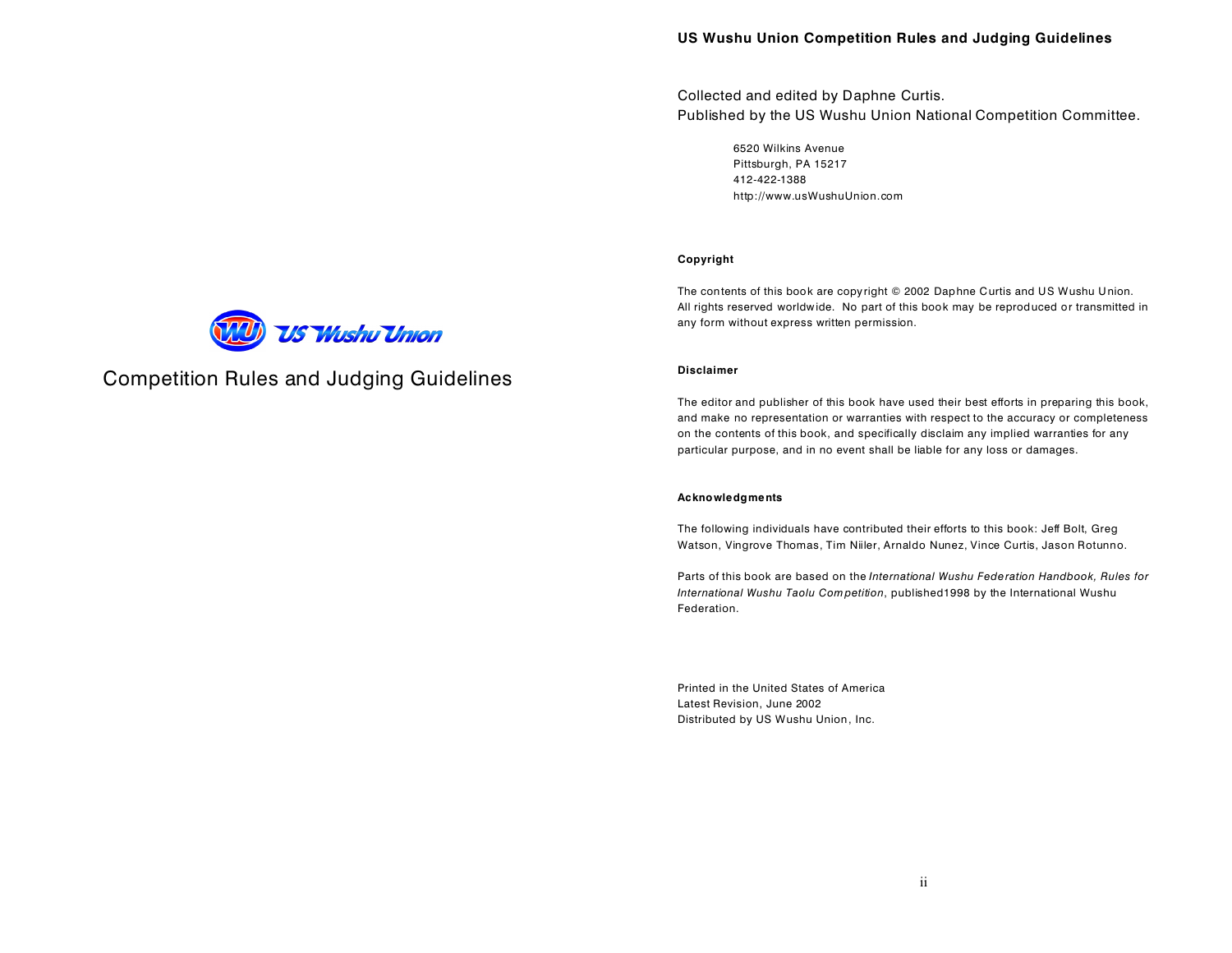# **Table of Contents**

| L.        |    |                                                                                                                                                                                                                                |  |  |  |
|-----------|----|--------------------------------------------------------------------------------------------------------------------------------------------------------------------------------------------------------------------------------|--|--|--|
| A.        |    |                                                                                                                                                                                                                                |  |  |  |
|           | 1. |                                                                                                                                                                                                                                |  |  |  |
|           | 2. | The Chief Judge (and account account of the Chief of the Chief Judge (and account of the Chief of the Chief of the Chief of the Chief of the Chief of the Chief of the Chief of the Chief of the Chief of the Chief of the Chi |  |  |  |
|           | 3. | The Routine Examiner (and all contained and all contained and all contained and all contained and all contained and $2$                                                                                                        |  |  |  |
|           | 4. |                                                                                                                                                                                                                                |  |  |  |
|           | 5. |                                                                                                                                                                                                                                |  |  |  |
|           | 6. |                                                                                                                                                                                                                                |  |  |  |
| <b>B.</b> |    |                                                                                                                                                                                                                                |  |  |  |
| C.        |    |                                                                                                                                                                                                                                |  |  |  |
|           | 1. |                                                                                                                                                                                                                                |  |  |  |
|           | 2. |                                                                                                                                                                                                                                |  |  |  |
|           | 3. |                                                                                                                                                                                                                                |  |  |  |
|           | 4. |                                                                                                                                                                                                                                |  |  |  |
|           | 5. |                                                                                                                                                                                                                                |  |  |  |
|           | 6. |                                                                                                                                                                                                                                |  |  |  |
|           | 7. |                                                                                                                                                                                                                                |  |  |  |
|           | 8. |                                                                                                                                                                                                                                |  |  |  |
| н.        |    |                                                                                                                                                                                                                                |  |  |  |
| A.        |    |                                                                                                                                                                                                                                |  |  |  |
|           | 1. |                                                                                                                                                                                                                                |  |  |  |
|           | 2. |                                                                                                                                                                                                                                |  |  |  |
| <b>B.</b> |    |                                                                                                                                                                                                                                |  |  |  |
|           | 1. |                                                                                                                                                                                                                                |  |  |  |
|           | 2. |                                                                                                                                                                                                                                |  |  |  |
|           | 3. |                                                                                                                                                                                                                                |  |  |  |
| C.        |    |                                                                                                                                                                                                                                |  |  |  |
|           | 1. |                                                                                                                                                                                                                                |  |  |  |
|           | 2. |                                                                                                                                                                                                                                |  |  |  |
|           | 3. | Classical Internal Wushu (etc.) (etc.) (etc.) (etc.) (etc.) (etc.) (etc.) (etc.) (etc.) (etc.) (etc.) (etc.) (                                                                                                                 |  |  |  |
|           | 4. |                                                                                                                                                                                                                                |  |  |  |

|           | 5.                                                     |                                                                                                                                                                                                                                |  |  |
|-----------|--------------------------------------------------------|--------------------------------------------------------------------------------------------------------------------------------------------------------------------------------------------------------------------------------|--|--|
| Ш.        |                                                        |                                                                                                                                                                                                                                |  |  |
| Α.        |                                                        |                                                                                                                                                                                                                                |  |  |
| В.        |                                                        |                                                                                                                                                                                                                                |  |  |
| С.        |                                                        |                                                                                                                                                                                                                                |  |  |
| D.        |                                                        |                                                                                                                                                                                                                                |  |  |
| Ε.        |                                                        |                                                                                                                                                                                                                                |  |  |
| F.        | Scoring Criteria for Choreographed and Group Events 12 |                                                                                                                                                                                                                                |  |  |
|           |                                                        |                                                                                                                                                                                                                                |  |  |
| ı.        |                                                        |                                                                                                                                                                                                                                |  |  |
| A.        |                                                        |                                                                                                                                                                                                                                |  |  |
|           | 1.                                                     |                                                                                                                                                                                                                                |  |  |
|           | 2.                                                     |                                                                                                                                                                                                                                |  |  |
|           | 3.                                                     | The Scoring Judges (and account of the Scoring of the Scoring Judges)                                                                                                                                                          |  |  |
|           | 4.                                                     |                                                                                                                                                                                                                                |  |  |
|           | 5.                                                     |                                                                                                                                                                                                                                |  |  |
| В.        |                                                        |                                                                                                                                                                                                                                |  |  |
| C.        |                                                        |                                                                                                                                                                                                                                |  |  |
|           | $\mathbf{1}$ .                                         |                                                                                                                                                                                                                                |  |  |
|           | 2.                                                     |                                                                                                                                                                                                                                |  |  |
| D.        |                                                        |                                                                                                                                                                                                                                |  |  |
| Ε.        |                                                        |                                                                                                                                                                                                                                |  |  |
| F.        |                                                        |                                                                                                                                                                                                                                |  |  |
|           | 1.                                                     |                                                                                                                                                                                                                                |  |  |
|           | 2.                                                     |                                                                                                                                                                                                                                |  |  |
|           | 3.                                                     |                                                                                                                                                                                                                                |  |  |
|           | 4.                                                     | During the Match (and according to the Matchell of the Matchell of the Matchell of the Matchell of the Matchell of the Matchell of the Matchell of the Matchell of the Matchell of the Matchell of the Matchell of the Matchel |  |  |
|           | 5.                                                     |                                                                                                                                                                                                                                |  |  |
|           | 6.                                                     |                                                                                                                                                                                                                                |  |  |
| н.        |                                                        |                                                                                                                                                                                                                                |  |  |
| Α.        |                                                        |                                                                                                                                                                                                                                |  |  |
|           | $\mathbf{1}$ .                                         |                                                                                                                                                                                                                                |  |  |
|           | 2.                                                     |                                                                                                                                                                                                                                |  |  |
| <b>B.</b> |                                                        |                                                                                                                                                                                                                                |  |  |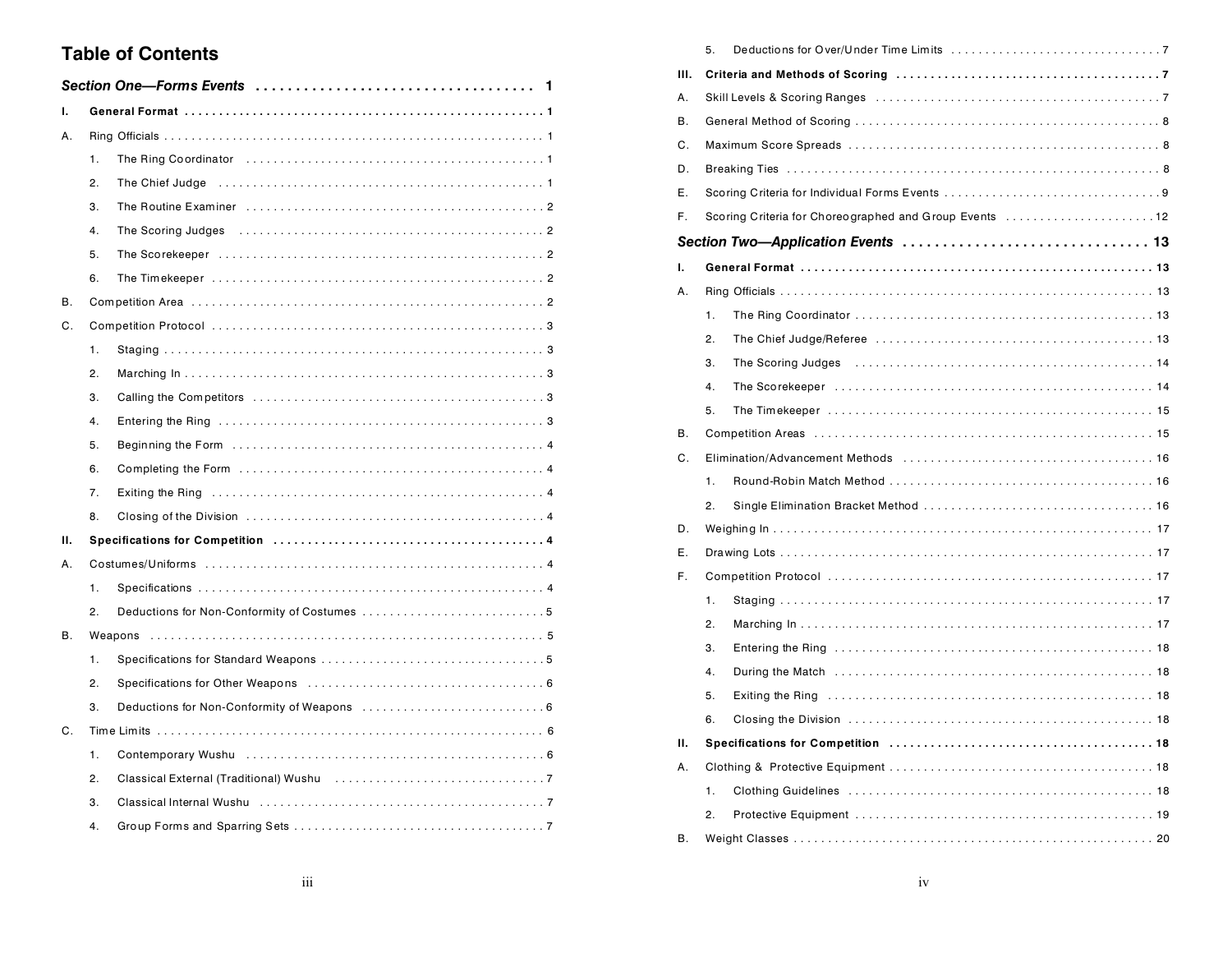|    | 1.               |                                                                                                                                                                                                                                |  |  |
|----|------------------|--------------------------------------------------------------------------------------------------------------------------------------------------------------------------------------------------------------------------------|--|--|
|    | 2.               | Sanshou                                                                                                                                                                                                                        |  |  |
| Ш. |                  |                                                                                                                                                                                                                                |  |  |
| A. |                  |                                                                                                                                                                                                                                |  |  |
|    | 1.               |                                                                                                                                                                                                                                |  |  |
|    | 2.               |                                                                                                                                                                                                                                |  |  |
|    | 3.               |                                                                                                                                                                                                                                |  |  |
|    | $\overline{4}$ . |                                                                                                                                                                                                                                |  |  |
|    | 5.               |                                                                                                                                                                                                                                |  |  |
|    | 6.               |                                                                                                                                                                                                                                |  |  |
|    | 7.               |                                                                                                                                                                                                                                |  |  |
| В. |                  |                                                                                                                                                                                                                                |  |  |
|    | $\mathbf{1}$ .   |                                                                                                                                                                                                                                |  |  |
|    | 2.               |                                                                                                                                                                                                                                |  |  |
|    | 3.               |                                                                                                                                                                                                                                |  |  |
|    | 4.               |                                                                                                                                                                                                                                |  |  |
|    | 5.               |                                                                                                                                                                                                                                |  |  |
|    | 6.               |                                                                                                                                                                                                                                |  |  |
|    | $\overline{7}$ . |                                                                                                                                                                                                                                |  |  |
| C. |                  | Push Hands-Restricted Step (and all and all and all and step of the step of the Push Hands-Restricted Step (and all and step of the step of the step of the step of the step of the step of the step of the step of the step o |  |  |
|    | 1.               |                                                                                                                                                                                                                                |  |  |
|    | 2.               |                                                                                                                                                                                                                                |  |  |
|    | 3.               |                                                                                                                                                                                                                                |  |  |
|    | 4.               |                                                                                                                                                                                                                                |  |  |
|    | 5.               |                                                                                                                                                                                                                                |  |  |
|    | 6.               |                                                                                                                                                                                                                                |  |  |
|    | 7.               |                                                                                                                                                                                                                                |  |  |
| D. |                  |                                                                                                                                                                                                                                |  |  |
|    | 1.               |                                                                                                                                                                                                                                |  |  |
|    | 2.               |                                                                                                                                                                                                                                |  |  |
|    | 3.               |                                                                                                                                                                                                                                |  |  |
|    | 5.               |                                                                                                                                                                                                                                |  |  |
|    | 6.               |                                                                                                                                                                                                                                |  |  |
|    | 7.               |                                                                                                                                                                                                                                |  |  |

| F. |                                                                                                                                                                                                                               |  |
|----|-------------------------------------------------------------------------------------------------------------------------------------------------------------------------------------------------------------------------------|--|
| 1. |                                                                                                                                                                                                                               |  |
| 2. |                                                                                                                                                                                                                               |  |
| 3. |                                                                                                                                                                                                                               |  |
| 4. |                                                                                                                                                                                                                               |  |
| 5. |                                                                                                                                                                                                                               |  |
| 6. | Judging Guidelines et al., respectively, and all the set of the set of the set of the set of the set of the set of the set of the set of the set of the set of the set of the set of the set of the set of the set of the set |  |
| 7. |                                                                                                                                                                                                                               |  |
|    |                                                                                                                                                                                                                               |  |
|    |                                                                                                                                                                                                                               |  |
|    |                                                                                                                                                                                                                               |  |
|    |                                                                                                                                                                                                                               |  |
|    |                                                                                                                                                                                                                               |  |
|    |                                                                                                                                                                                                                               |  |
|    |                                                                                                                                                                                                                               |  |
|    |                                                                                                                                                                                                                               |  |
|    |                                                                                                                                                                                                                               |  |
|    |                                                                                                                                                                                                                               |  |
|    |                                                                                                                                                                                                                               |  |
|    |                                                                                                                                                                                                                               |  |
|    |                                                                                                                                                                                                                               |  |
|    |                                                                                                                                                                                                                               |  |
|    |                                                                                                                                                                                                                               |  |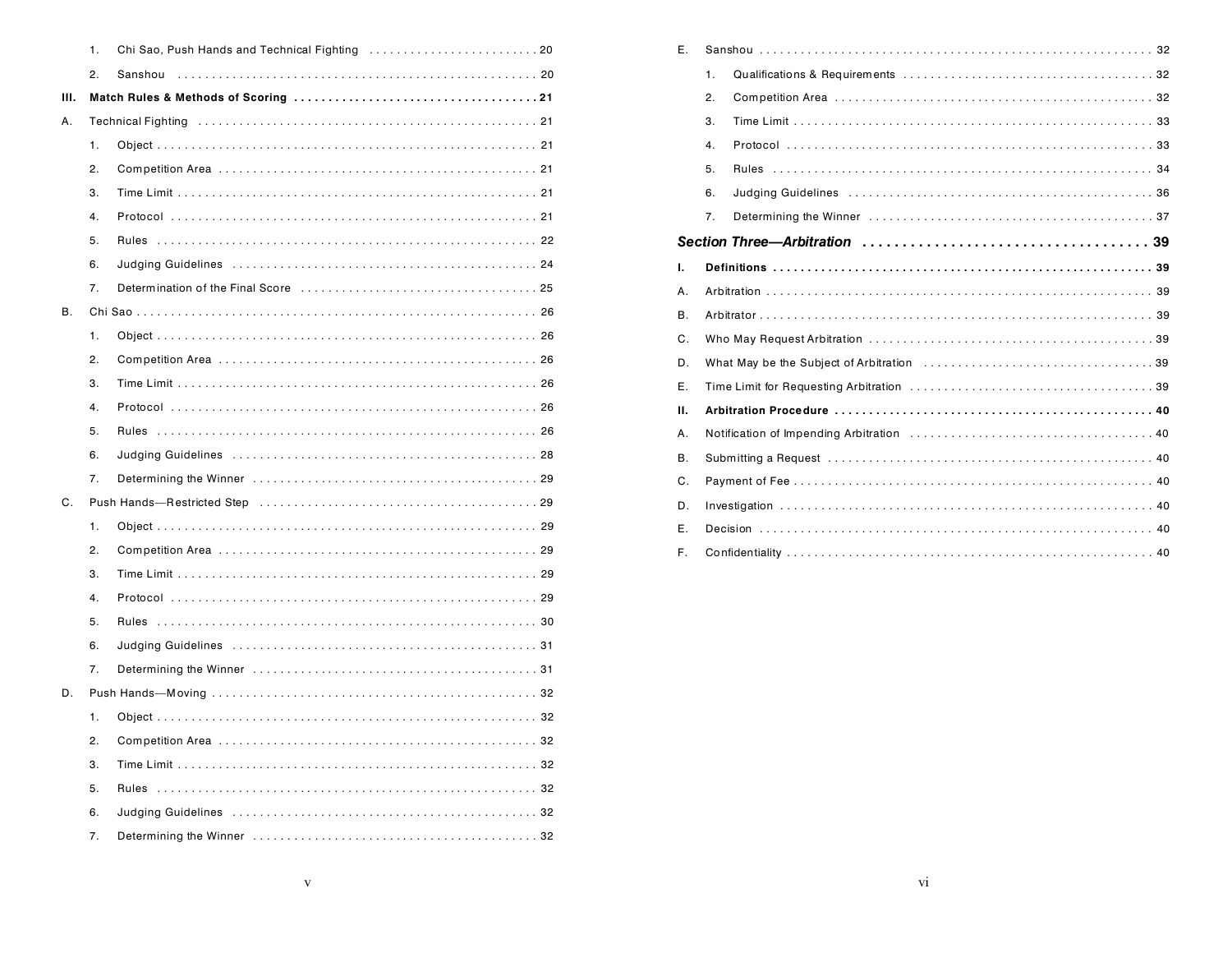# *Section One—Forms Events*

# **I. General Format**

# **A. Ring Officials**

The following officials will be used in all forms rings:

- 1. The Ring Coordinator shall
	- a. Obtain a list of the competitors for each division
	- b. Call competitors to the staging area and arrange them in the order of their performances.
	- c. Lead the group of competitors into the ring for salute to the Chief Judge.
	- d. Direct the group of competitors to the ring-side waiting area.
	- e. Ensure an orderly progression of competitors into the ring for performance.
	- f. At the close of the division, present group of competitors to Chief Judge for awards and salute.
	- g. Lead competitors from the competition area.
- 2. The Chief Judge whose duties shall include:
	- a. Overseeing the work of the Scoring Judges, Timekeeper and Scorekeeper, and generally ensuring smooth operation of his/her ring.
	- b. Conduct the salute to co mpetitors as they are presented prior to competition by the Ring Coordinator.
	- c. Calling the next three competitors in the order that they will compete, as "up", "on-deck" and "prepare." If a competitor who is called to prepare is not present to compete due to com petition in another ring, the chief judge shall call the next competitor in the order. The Chief Judge should then go back and call for the missing competitor as soon as possible, and avoid moving competitors to the end of the com petition order.
	- d. Verification of the work of the Scorekeeper, Timekeeper and judges.
	- e. The reading in a loud and clear manner, the scores of the judges to the Scorekeeper and audience.
	- f. The resolution of excessive score variances.
	- g. The reading in a loud, clear manner, the final score of all competitors.
	- h. Being responsible for deductions of certain errors specified below. Note: The Chief Judge in a ring does not score the competitor.
	- i. Having the final determination of whether a competitor has violated the rules short of an appeal to the chief arbitrator or head official of the tournam ent.
	- j. Presenting awards to competitors at conclusion of the division.
	- k. Conducting the salute to the competitors at the completion of the event.
	- l. Reporting to the chief arbitrator or chief official when a judge departs from the rules or does not comply with his/her required duties.

#### *Forms Events—General Format*

- 3. The Routine Examiner who, for events in which compulsory or standard forms are required, shall:
	- a. Observe the performance of the competitor, recording any movements that do not conform to the specifications of the compulsory routine.
	- b. Upon completion of performance, tallies deductions of points for faults and reports such deductions to the Chief Judge and Scorekeeper.
- 4. The Scoring Judges (five) who shall:
	- a. Apply the judging criteria to each competitor's performance in a fair and consistent manner to determine each competitor's score.
	- b. Keep detailed written notes of each competitor's evaluation.
- 5. The Scorekeeper who shall:
	- a. Record the names of all officials in his/her ring on each score sheet. The names of the Scoring Judges shall be recorded in the order that they sit around the ring starting with the judge to the head table's right and proceeding around the ring in a counter-clockwise fashion.
	- b. Inform the Chief Judge of the names of the next three competitors in the order that they will compete, so that the C hief Judge may call for them to prepare.
	- c. Record the scores given by the five judges.
	- d. Check that the spread of the scores is within the allowed range.
	- e. Calculate the average merited score.
	- f. Apply deductions as directed by the Chief Judge.
	- g. Calculate the competitor's final score.
	- h. Apply tie-break procedures, if necessary.
	- i. Determine final placings for competitors in each division.
- 6. The Timekeeper who shall:
	- a. Ensure that the stop watches are in working order and are set to the correct mode to record elapsed seconds.
	- b. Ensure that the necessary awards for each division are on hand.
	- c. Begin timing each competitor at the commencement of his routine, at the first sign of movement from this attention position; stopping the time when the form is finished and the competitor returns to a stationary and relaxed position.
	- d. Report the duration of each competitor's routine to the Scorekeeper and the Chief Judge.
	- e. Check that the time of each routine falls within the time limit specified in the rules for the type of routine, and inform the Chief Judge of any deviation.
- **B. Competition Area**

**2**

1. Contemporary Wushu events shall be conducted in a competition area of 46 by 26 feet, carpeted if possible.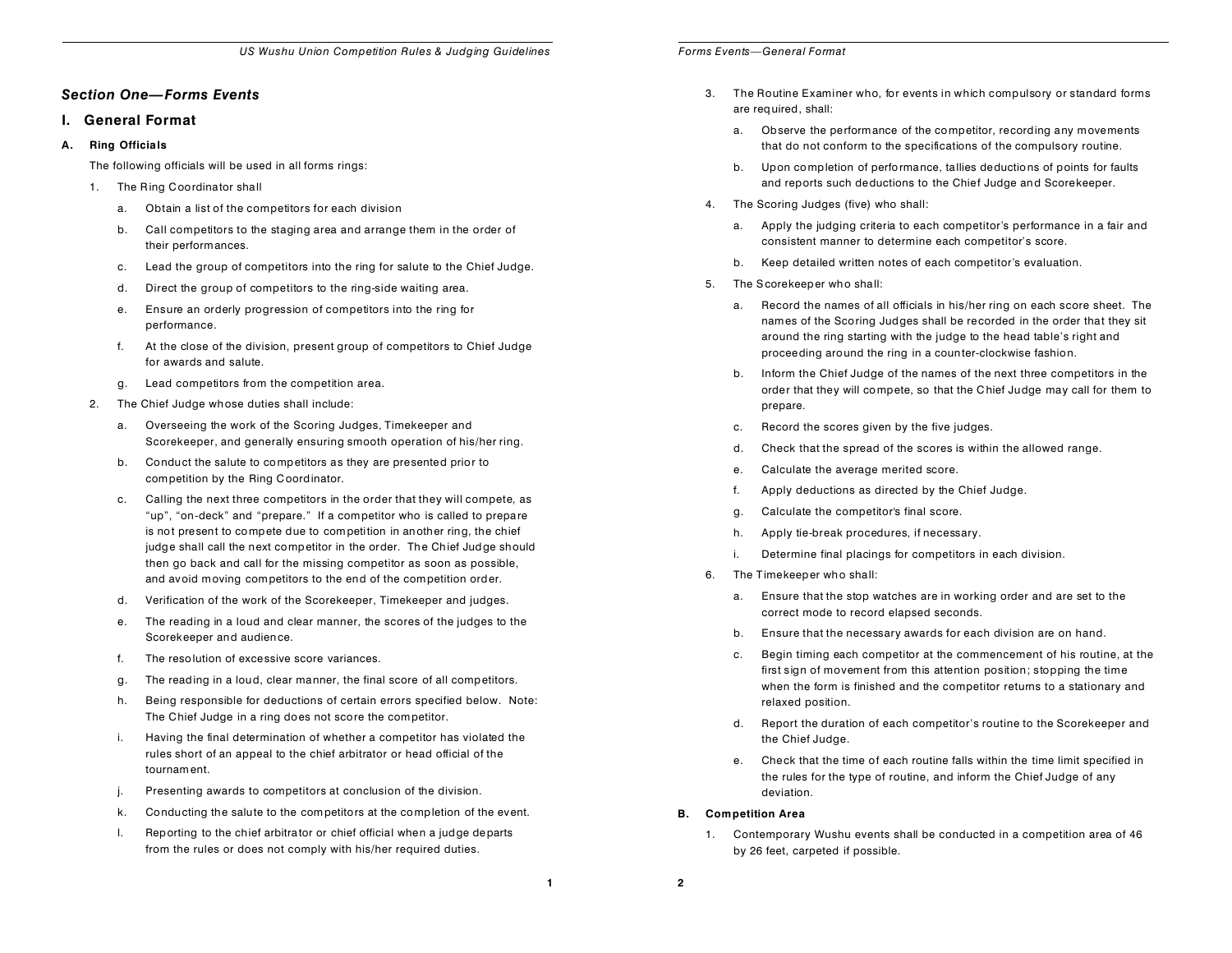- 2. Classical Wushu events shall be conducted in a competition area of 36 by 26 feet.
- 3. Each competition area shall be clearly marked to indicate the center of each longer side.
- 4. The Chief Judges' table shall be placed along one of the longer sides of the competition area.
- 5. The Scorekeeper, Timekeeper and routine examiner, if any, shall be seated at the Chief Judge's table.
- 6. The Scoring Judges shall be arranged around the competition area, with judge number 1 located in the corner immediately to the right of the Chief Judge's table, judge 2 being in the next corner in a counterclockwise manner, judge 3 being directly opposite the Chief Judge's table, etc.

### **C. Competition Protocol**

- 1. Staging
	- a. In the staging area, the Chief Judge, Scorekeeper, Timekeeper, and Scoring Judges for the scheduled event shall assemble in preparation for marching in to the ring.
	- b. Concurrently, in the staging area, the Ring Coordinator shall assemble and check-in the competitors for the scheduled event. Competitors who are not present shall be sum moned a last time before the division is started. Should a competitor have an obligation in another ring, he/she or his/her representative must at this time tell the ring officials so they can readjust the competing order to accommodate his or her other competing obligations. Once the event has started, if a competitor has not reported in and is not competing concurrently in another event, he/she will be excluded from the competing in the event.
- 2. Marching In
	- a. The C hief Judge, Scorekeeper, Timekeeper, and Scoring Judges shall march into the ring and be seated. The names of these officials may be announced at this time.
	- b. The Ring Coordinator shall lead the competitors into the ring and present them to the Chief Judge for the salute, then immediately lead the competitors to the ring-side waiting area. Competitors who are not concurrently competing in other events shall remain at ringside throughout the competition. The Ring Coordinator should at this time leave the ring to prepare the next group of competitors.
- 3. Calling the Com petitors
	- a. The Chief Judge will then announce the name of the first competitor, the next competitor "on-deck" and the third competitor "to prepare."
	- b. If a competitor is called three times after the event has begun, and there is no response, and that competitor is not in a concurrent division, that competitor will forfeit his/her right to com pete in the event.
- 4. Entering the Ring
	- a. When the competitor's name is called, he/she will approach the ring and

give a right fist and left palm salute (standing vertical with both feet together) to the Chief Judge only. The competitor shall not bow to any other ring official or it shall be considered a violation of protocol and will be dealt the appropriate deduction.

- b. The competitor will hold his/her hand salute until permission from the ring official is given. Upon receiving the signal form the ring official to enter the ring, the competitor will "march" or walk evenly and directly to his/her beginning position. No more than 5 seconds should be taken for this.
- c. At no point should the competitor speak to any officials or judges once his/her name is called.
- 5. Beginning the Form
	- a. Once the beginning position is found, the competitor will stand perfectly still at attention, showing the judges and Timekeepers that the form is ready to begin.
	- b. The time clock will begin at the first sign of movement from this attention position. This attention position should not be held for more than 5 seconds, however, it should be held for at least 2 seconds.
- 6. Completing the Form
	- a. The time clock will stop when the form is finished and the competitor returns to a stationary and relaxed position.
	- b. Upon completion, the competitor will again "march" or walk evenly to the same place he/she entered, turn around, and face the judges and officials once again in a relaxed, upright position.
- 7. Exiting the Ring
	- a. After receiving his or her final score, the competitor will acknowledge the score by saluting only the Chief Judge. Now the competitor is finished with his or her form, and may leave the ring area.
	- b. Departures from this protocol will result in the appropriate penalty being deducted from the merited score of a competitor.
- 8. Closing of the Division
	- a. At the conclusion of the final competitors' performance, the Scorekeeper and Chief Judge shall determine the placing of the competitors for awards.
	- b. The Ring Coordinator will again lead the competitors into the ring and present them to the Chief Judge, who will, beginning with the lowest place, present the awards to the competitors.
	- c. After the final award is presented, the competitors will all salute the Chief Judge and will be lead from the ring by the Ring Coordinator.

# **II. Specifications for Competition**

# **A. Costumes/Uniforms**

**4**

1. Specifications

a. Tops may either be tournament or event T shirts, school T shirts (unless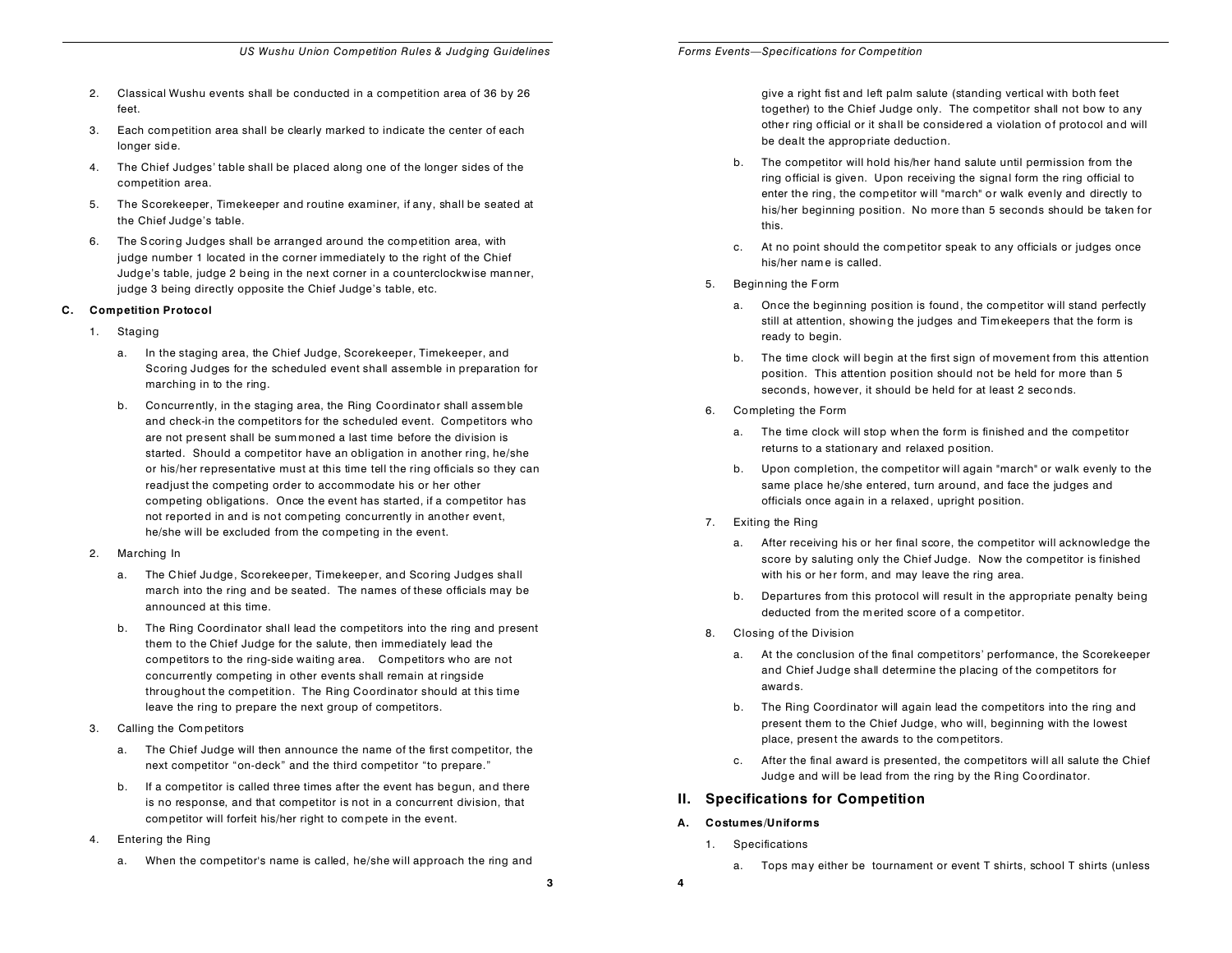prohibited by the event promoter), or traditional jackets of any Chinese style and material.

- b. T shirts shall be tucked into the pants.
- c. Pants shall be long and either gathered or open at the ankles.
- d. A sash or belt must be worn (no karate-style belts), except in internalstyle events, where the sash is optional.
- e. Martial arts style athletic shoes must be worn by all forms competitors. These shoes should be stable and flexible at the ankle and toe, and should have a low profile and good traction.
- f. Uniforms should be clean and wrinkle free at the start of the competition.
- g. Uniforms bearing distinguishing school or organization logos may or may not be permitted at the discretion of the particular event staff.
- 2. Deductions for Non-Conformity of Costumes
	- a. With the exception of the deductions set out in sections b. and c. below, cumulative deductions of 0.05 shall be made by the Chief Judge for each nonconformity in costuming.
	- b. Performers who are barefoot will have 0.10 subtracted from their final scores by the Chief Judge.
	- c. A performer whose costume is obviously not of a Chinese martial arts style , for example, wearing a karate-style *gi*, shall have a total of 0.20 subtracted from the final score by the Chief Judge.

#### **B. Weapons**

- 1. Specifications for Standard Weapons
	- a. Spear (*Qiang*)

(1) The spear shall have a metal tip and shall be fitted with a horsehair tassel.

(2) The whole length shall be no shorter than the height of the performers' wrist when he stands erect with his arm raised straight overhead.

b. Staff and Southern Staff (*Gun and Nangun*)

(1) Staffs may only have one end tapered - staffs with both ends tapered (such as "bo" staffs) are not permitted.

(2) The whole length of the staff/southern staff shall not be shorter than the performer's height.

c. Sword (*Jian*)

(1) The weapon shall be a single-hand, double-edged straight sword.

(2) The point of the sword shall not be shorter than the bottom of the performer's ear when the sword is held by the guard.

(3) For contemporary external and contemporary internal events only: a tassel shall be attached to the pommel of the weapon.

(4) For classical external and classical internal events only: the sword shall support its own weight when rested point down on the ground; a *Forms Events—Specifications for Competition*

tassel may be attached to the pommel of the weapon.

d. Broadsword and Southern Broadsword (*Dao* and *Nandao*)

(1) Both weapons shall be a singled-edged blade with slight convex curvature on the cutting edge.

(2) The point of the broadsword/southern broadsword shall not be lower than the top of the performer's shoulder when the broadsword is held, guard in hand.

(3) For contemporary external and contemporary internal events only: a flag shall be attached to the pommel of the broadsword (optional for the southern broadsword.)

(4) For classical external and classical internal events only: the broadsword/southern broadsword shall support its own weight when rested point down on the ground; a flag may be attached to the pommel of the weapon.

- e. Standard weapons of other specifications may be allowed, at the discretion of the Chief Judge, if deemed appropriate to the style being performed.
- 2. Specifications for Other Weapons
	- a. All other Weapons must be Chinese in origin.
	- b. Weapons not allowed include, but are not limited to *nunchuku, katana, manriki-gusari, kama, sai*, etc.
	- c. Examples of other acceptable Chinese weapons include but are not limited to:

(1) In the double weapons category: double broadsword, double straight sword, double hooks, etc.

(2) In the flexible weapon category: three section staff, single chain whip, rope dart, etc.

(3) In the open weapon category: *guandao, pudao*, tiger fork, two handed sword, fan, dagger, etc.

- 3. Deductions for Non-Conformity of Weapons
	- a. In the event that the weapon's length fall short of the stated lengths, a deduction of 0.05 shall be made for each inch outside of specifications.
	- b. In the event that the weapon obviously does not conform to the standards set out above in any way other than length, a deduction of 0.10 shall be made, at the discretion of the Chief Judge.
	- c. In the event that the weapon is obviously not of Chinese origin, the performer shall have a total of 0.20 subtracted from the final score by the Chief Judge.
- **C. Time Lim its**
	- 1. Contemporary Wushu
		- a. Ages 5-12, All Forms —1:00 minimum
		- b. Beginner Level, All Forms—1:00 minimum

**5**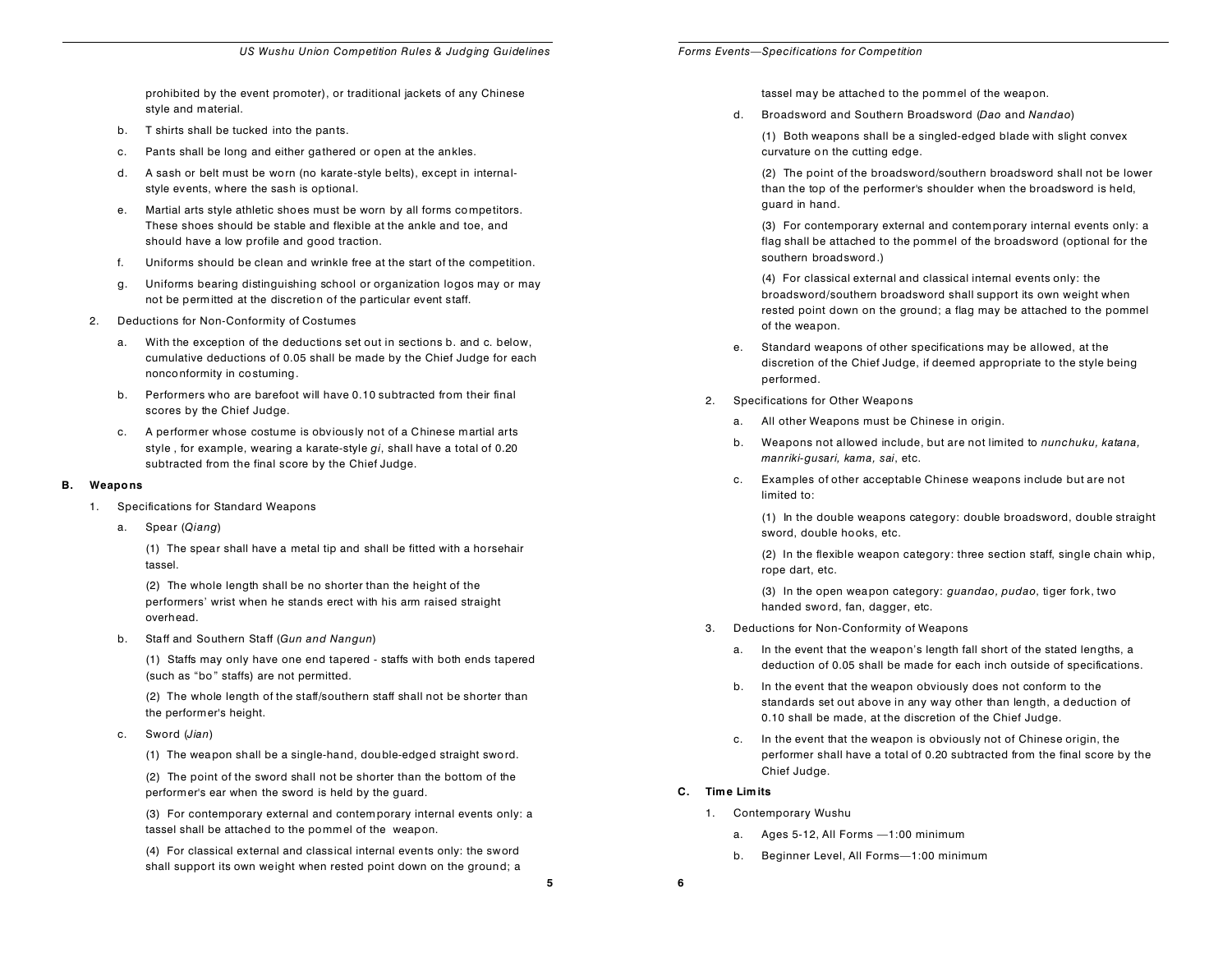#### *US Wushu Union Competition Rules & Judging Guidelines*

- c. Advanced & Adult Changquan, Nanquan—1:20 minimum
- d. Advanced & Adult Jian, Dao, Gun, Qiang—1:20 minimum
- e. 42-Form Taijiquan—5:00-6:00
- f. 42-Form Taijijian—3:00-4:00
- g. Other or Optional Forms and Weapons—1:00 minimum
- 2. Classical External (Traditional) Wushu
	- a. Ages 5-12, All Levels All Forms—0:30-2:00
	- b. Beginner & Intermediate Level, Teen & Adult, All Forms—0:30-2:00
	- c. Advanced Level Teen & Adult, All Forms—0:45-2:00
- 3. Classical Internal Wushu
	- a. 24-Form Taijiquan—4:00-5:00
	- b. Yang, Chen, Wu, Hao, Sun Styles Taijiquan—3:00-3:30
	- c. Other Styles Taijiquan—3:00-3:30
	- d. Baguazhang—1:00-2:00
	- e. Xingyiquan—1:00-2:00
	- f. Taiji Straight Sword—2:30-5:00
	- g. Taiji Broadsword—2:00-3:00
	- h. Other Internal Weapons—2:00-3:00
- 4. Group Forms and Sparring Sets
	- a. Choreographed Sparring Sets—0:45-2:00
	- b. Group Sets—0:45-6:00
- 5. Deductions for Over/U nder Time Limits
	- a. In all cases, routines must violate the time limit by more than 0.09 seconds to be in violation, i.e. the time must be at least a tenth of a second off to be in violation, hundredths of a second don't count.
	- b. Contemporary external styles  $-0.10$  points for each increment of 2.0 seconds over or under time limit.
	- c. Classical (traditional) external styles 0.10 points for each increment of 5.0 seconds over or under time limit.
	- d. Internal style routines including 42-Taijiquan and 42-Taijijian 0.10 points for each increment of 5.0 seconds over or under time limit.
	- e. Group forms and sparring sets 0.10 points for each increment of 5.0 seconds over or under time limit.

# **III. Criteria and Methods of Scoring**

#### **A. Skill Levels & Scoring Ranges**

- 1. There will be no set range of scores pre-selected for any competition division, regardless of its designation as "beginner", "intermediate" or "advanced" on registration materials.
- 2. All competitors will be judged on a 6.0 10.0 scale.

*Forms Events—Criteria and Methods of Scoring*

- 3. The score received from the judges will rate each competitor's skill level in each event.
- 4. The following skill levels shall be associated with final scores received by competitors:
	- a. 6.0 through 6.99 shall be beginner skill level, and shall be designated as "C-Level."
	- b. 7.0 through 7.99 shall be intermediate skill level, and shall be designated as "B-Level."
	- c. 8.0 through 8.99 shall be advanced level, and shall be designated as "A-Level."
	- d. 9.0 through 9.99 shall be very-advanced level, and shall be designated as "AA-Level."

## **B. General Method of Scoring**

- 1. Scoring by Judges: Scores shall be given by the Scoring Judges based on their evaluation of each competitor's technical execution of his routine, and according to the criteria for the specific event. The score shall be determined by subtracting points specified for errors from the value of points set for various factors. Scores displayed by the judges shall contain two digits after the decimal point, with the second digit being restricted to 0 or 5.
- 2. Determination of the Merited Score: A competitor's merited score is the average of the middle three of the five scores given by the Scoring Judges. The merited score shall be truncated at two digits after the decimal point.
- 3. Determination of the Final Score: A competitor's final score is determined by subtracting any points deducted by the Chief Judge from the merited score. The resulting total is the final score.

#### **C. Maximum Score Spreads**

- 1. The Score-Keeper will determine the high and low score out of the five raw scores and find the difference between them .
- 2. If the difference is 0.70 or more, the score-keeper will inform the Chief Judge so that she/he can call for a re-score.
- 3. The Chief Judge will then instruct the Scoring Judges that they m ust re-score in an attempt to bring the scores within the acceptable range for maximum score spread.
- 4. The Scoring Judges will then score the competitor again.
- 5. The second set of scores shall stand, and shall be recorded as the competitor's scores, even if the scores still do not meet the required maximum score spread.
- **D. Breaking Ties**
	- 1. If two competitors have the same final score, the tie between those two competitors will be broken in the following manner:
		- a. The competitor whose mean (average) value of the two invalid (high and low that were dropped) scores is closer to the value of their original final score shall be placed higher.

**7**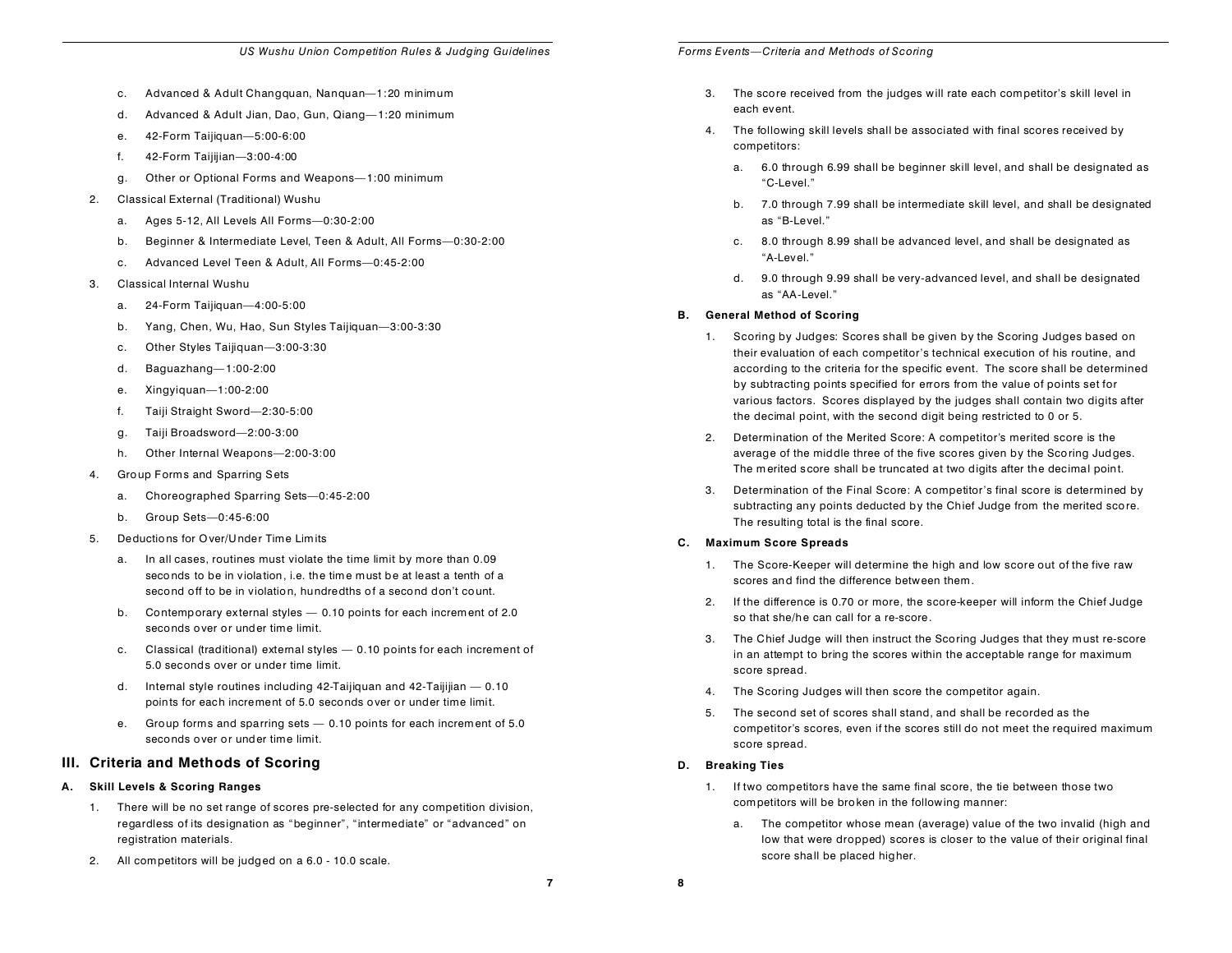- b. If the tie still remains, the competitor with the higher mean (average) value of the two invalid (dropped) scores will be placed higher.
- c. If the tie still remains, the competitor whose lower invalid (dropped) score is higher shall be placed higher.
- 2. If the tie cannot be broken by any of the above m ethods, the tied competitors shall share the place, with the next place left vacant. So if the tied competitors are tied for first place, the next place awarded to the next competitor down will be third.

#### **E. Scoring Criteria for Individual Form s Events**

- 1. The maximum points for any event is 10.0. The criteria for evaluation and deduction are as follows:
- 2. Technical Specifications of Performance: 6 points
	- a. This category applies to hand/fist forms, stances, body positions, punching/striking techniques, footwork, body work, kicking and leg techniques, jumps, balances and weapon techniques (for weapons forms).
	- b. Each occurrence of a slight deviation from correctness in any of the above areas shall result in a deduction of 0.05 point from the 6 point total.
	- c. Each apparent deviation from correctness shall result in a 0.10 point deduction.
	- d. Each serious deviation from correctness shall result in a 0.20 point deduction.
	- e. The overall deduction shall not exceed 0.20 point for more than one error in the same movement, nor for repeated occurrence of the same habitual error.
	- f. Deduction of points for the sharp edge of a weapon touching any body part shall be made in this category.
	- g. Deduction of points for improper use if a weapon, for example, handling a straight sword no differently than a broadsword, shall be made from this category.
- 3. Demonstration of Power and Coordination of Movements: 2 points
	- a. Definitions of elements of this category:

(1) The full 2.0 points shall be awarded to those competitors who throughout their perform ance correctly demonstrate full power while properly coordinating application of power with body motion.

(2) If a competitor displays unnecessary muscle tension while punching, for example, the full 2 points cannot be given in this category. Likewise, if the hips, waist, and torso do not work together the judge must take deductions in this category.

b. Deductions in this category shall be assigned as follows:

(1) A slight or occasional lack of power or coordination should result in a deduction of 0.1-0.5.

(2) An apparent or more frequent lack or power or coordination should result in a deduction of 0.6-1.0 points.

(3) A serious or repeated lack of power or coordination should result in a deduction of 1.1-1.5 points.

(4) A serious lack of both power and coordination shall result in a deduction of 1.6 to 2.0 points.

- 4. Elements of spirit, rhythm, content, structure and choreography: 2 points
	- a. Definitions of elements of this category:

(1) Spirit is the expression of martial intent through focus and intensity of the eyes.

(2) Rhythm is the control of the pace at which individual movem ents are performed. Each movement should be performed at the correct pace, wether slow or fast; pauses and accelerations should be distinctly displayed.

(3) Content refers to variety of techniques displayed within a routine. Ideally a routine should display a wide variety of techniques using all parts of the body.

(4) Structure refers to the cohesive flow from one movement or technique to the next. The sections or parts of the routine should transition smoothly and logically from one to the next, and not seem forced or awkward.

(5) Choreography is the arrangement or distribution of the routine within the competition area. A routine should make use of the majority of the competition space, and should move in a variety of directions within the ring.

b. Deductions in this category shall be assigned as follows:

(1) A slight or occasional lack in one or two of the above elements should result in a deduction of 0.1-0.5 points.

(2) An apparent or more frequent lack in one or two elements, or a slight lack in three or more elements, should result in a deduction of 0.6-1.0 points.

(3) A serious or repeated lack of one or two elements, or an apparent lack in three or more elements should result in a deduction of 1.1-1.5 points.

(4) A serious or repeated lack of three of more elements should result in a deduction of 1.6-2.0 points.

- 5. Additional deductions applied by Scoring Judges
	- a. Forgetfulness:

(1) A pause affecting the harmony of movements shall result in s deduction of 0.1 point.

(2) A long pause shall result in a deduction of 0.2 point.

(3) A pause leading to confused movements shall result in a deduction of 0.3 point.

**10**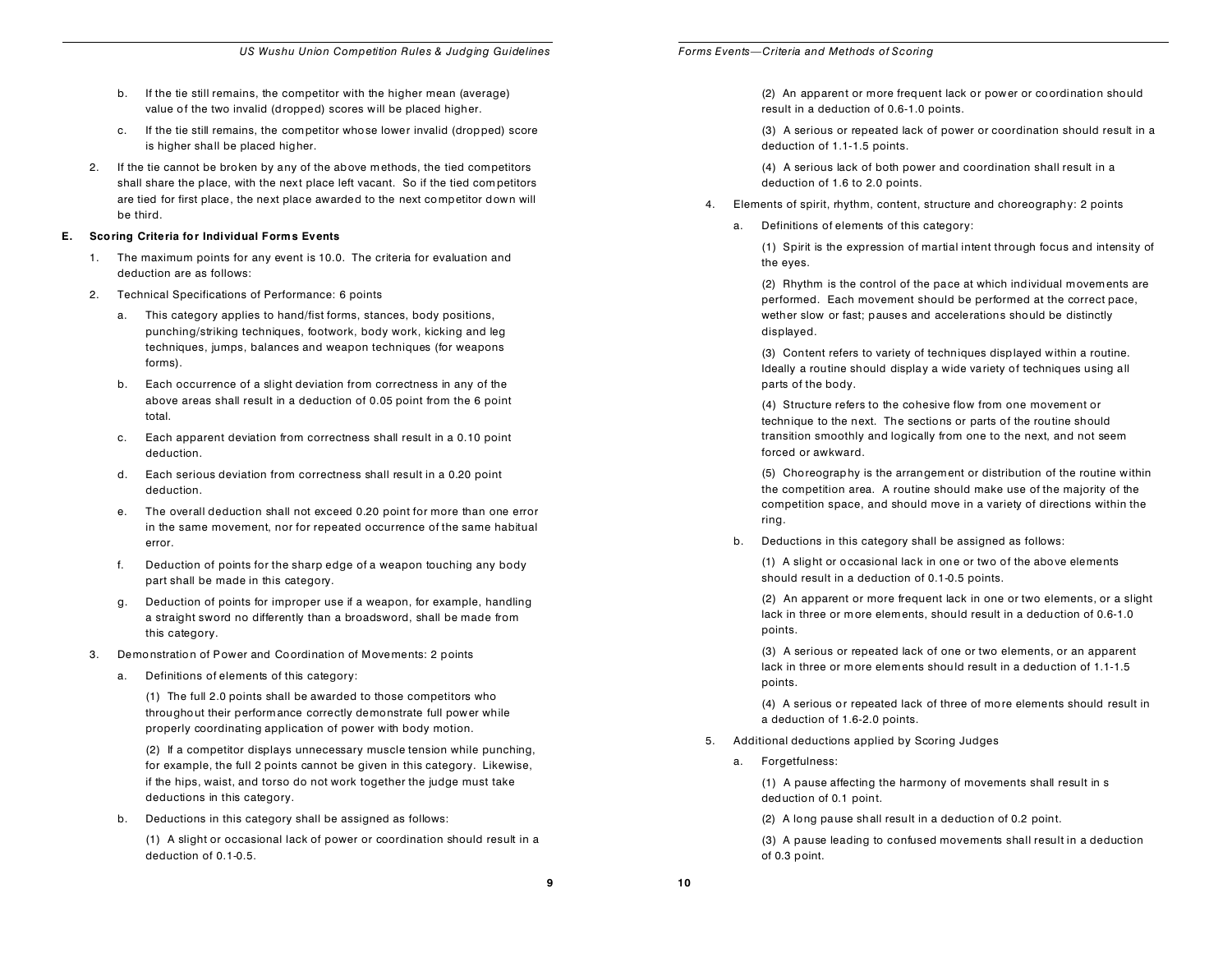(1) In the process of competition, 0.1 point shall be deducted for each incident in which any part of the performer's body gets caught or entangled by the flags of his broadsword or the tassel of his sword, so as to affect his movements.

(2) 0.1 point shall be deducted for any weapon or garment decoration that falls off in the course of competition.

(3) 0.1 point shall be deducted for a competitor whose uniform tears, sash falls off, top comes open, shoe falls off, etc.

c. Loss or breakage of weapon:

(1) Each occurrence of a weapon inappropriately touching a competitor's body or the floor, or coming loose from a competitor's hand, shall result in a deduction of 0.1 point.

(2) Each occurrence of a weapon becoming obviously bent or deformed shall result in a deduction of 0.2 point.

(3) Each occurrence of a weapon breaking or falling to the ground shall result in a deduction of 0.5 point.

d. Loss of balance:

(1) Each loss of balance, indicated by sway of the body or superfluous step or skip, shall result in a deduction of 0.1 point.

(2) Repeated occurrences of loss of balance shall result in cumulative deductions.

(3) A loss of balance accompanied by a competitor touching the ground to support himself shall result in a deduction of 0.3 point.

(4) A loss of balance resulting in a fall to the ground shall result in a deduction of 0.5 point.

e. Out of ring boundary will shall be enforced only when competition area is of the standard size for the particular event:

(1) Any part of the body trespassing the ring boundary shall result in a deduction of 0.1 point.

(2) The whole body trespassing the ring boundary shall result in a deduction of 0.2 point.

- 6. Deductions applied by the Chief Judge
	- a. Improper vocalizations in a routine shall result in a deduction of 0.1 point for each occurrence.
	- b. Deviation in commencing and closing routine shall result in a deduction of 0.1 point.
	- c. Repetition of performance:

(1) A competitor whose performance is interrupted by uncontrollable circumstances may repeat it with the Chief Judge's approval without deduction of points.

(2) A competitor whose performance is interrupted by a lapse of mem ory or damage to his weapon or costume may repeat his performance, but

**11**

#### *Forms Events—Criteria and Methods of Scoring*

with a deduction of 1.0 point.

(3) If a competitor is not able to continue his performance due to injuries, the Chief Judge may stop the performance. The competitor, after receiving first aid and if he is able, shall be allowed to repeat his performance at the end of his group of competitors, but with a deduction of 1.0 point. If an injured competitor is unable to repeat his performance, he shall be considered to have forfeited for that division.

- d. Performance under and over the time limit specified for a particular division shall have such deductions applied as are given in Section I. General Co mpetition Format, Subsection E. Duration of Forms Routines.
- e. Deviation from the designated direction for a particular movement in a compulsory or standard routine shall result in a deduction of 0.1 point for each occurrence.
- f. Missing or additional movements in a compulsory or standard routine:

(1) Each missing or additional movement shall result in a deduction of 0.2 point.

(2) Each missing or additional step in an approach to a jump or a sequence of steps shall result in a deduction of 0.1 point.

g. Non-conformity with specifications for weapons and costumes shall be applied by the Chief Judge as specified in Section I. General Competition Format*,* Subsection C. Costumes/Uniforms and Subsection D. Weapons.

## **F. Scoring Criteria for Choreographed and Group Events**

- 1. The maximum points for any event is 10.0.
- 2. The categories for criteria for evaluation and deduction are as follows:
	- a. Correct technical execution of techniques: 4 points
	- b. Coordination of movements, close form ation of group: 3 points
	- c. Content, conspicuous demonstration of style, realism in fighting application: 2 points
	- d. Structure and choreography of routine: 1 point
- 3. Refer to Section D above for details of methods of deductions.
- 4. Additional deductions applied by Scoring Judges are the same as individual routines, with the exception that the out of ring boundary penalty shall not be applied.
- 5. Deductions applied by the Chief Judge are the same as individual routines.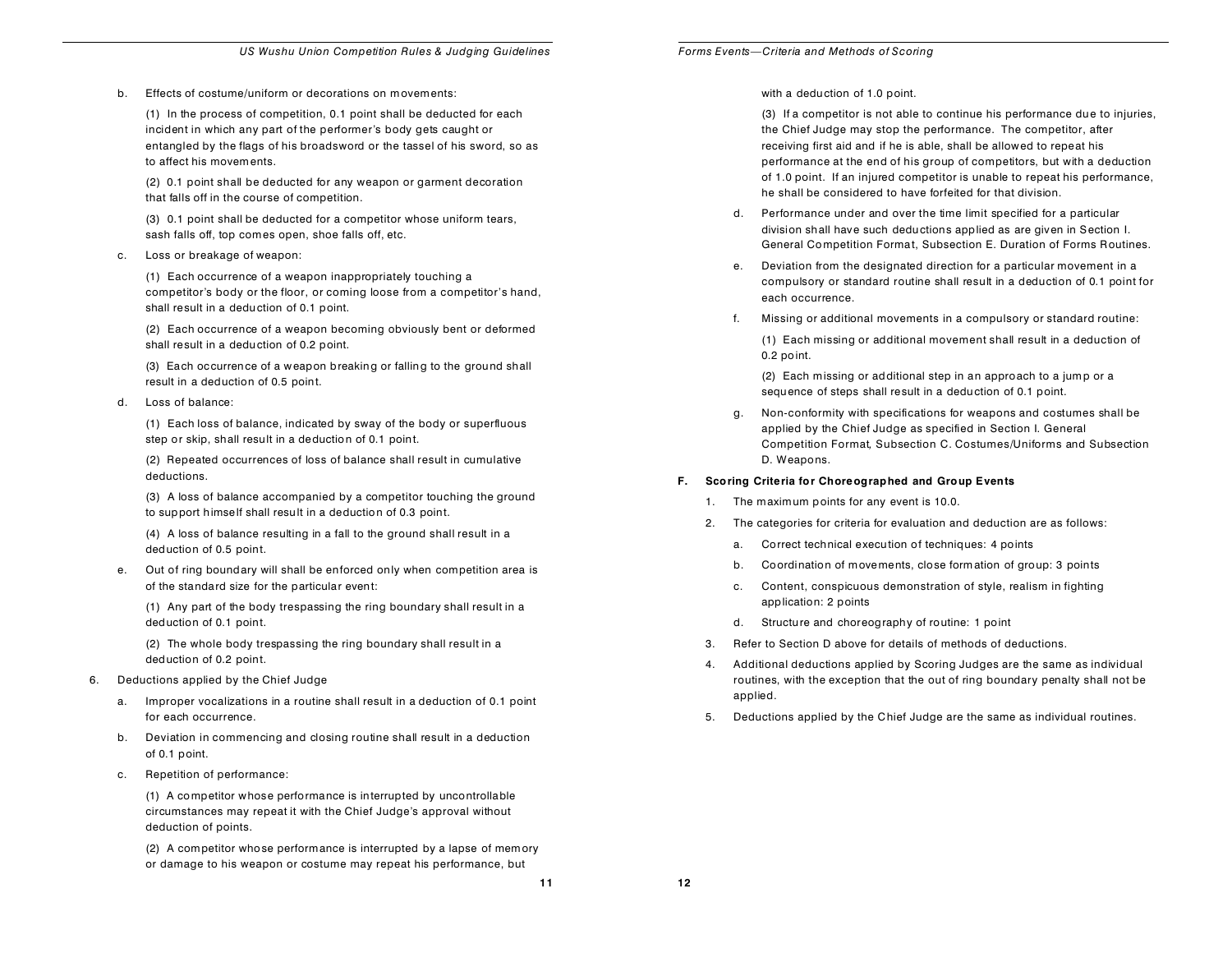# *Section Two—Application Events*

# **I. General Format**

# **A. Ring Officials**

The following officials will be used in all forms rings:

- 1. The Ring Coordinator shall:
	- a. Obtain a list of the competitors for each division
	- b. Call competitors to the staging area and arrange them in the order of their matches.
	- c. Lead the group of competitors into the ring for salute to the Chief Judge.
	- d. Direct the group of competitors to the ring-side waiting area.
	- e. Ensure an orderly progression of pairs of competitors into the ring for matches. The Ring Coordinator will call the name of each pair of competitors as they are scheduled to compete, and the names of the following pair of competitors. If the Ring Coordinator calls a competitor three times after the event has begun, and there is no response, and that competitor is not in a concurrent division, that competitor will forfeit his right to compete in the match. In this case, the Ring Coordinator shall inform the Referee of the absence, and the Referee shall award the match to the opponent.
	- f. At the close of the division, present group of competitors to Chief Judge for awards and salute.
	- g. Lead competitors from the competition area.
- 2. The Chief Judge/Referee whose duties shall include:
	- a. Overseeing the work of the Scoring Judges, Timekeeper and Scorekeeper and generally ensuring smooth operation of his/her ring.
	- b. Conducting the salute to competitors as they are presented prior to competition by the Ring Coordinator.
	- c. Calling each pair of competitors into the ring as they are presented by the Ring Coordinator. If the Referee is informed by the Ring Coordinator that a competitor (who is not competing in another concurrent event) is not present, the Referee shall award the match to the opponent who is present.
	- d. Assigning color designation to competitors: one competitor shall be designated as "red" and the other as either "white" or "black".
	- e. Starting, stopping and generally controlling the m atch in accordance with the rules for the specific application event; ensuring that fighters use only legal techniques; and above all, ensuring the safety of the competitors.
	- f. Directing the Timekeeper to stop the time clock as necessary for judges' consultation, or when an infringement of the rules, an injury, an argument, or a withdrawal occurs.
	- g. Announcing the points or scoring for each round according to the votes or scores of the Scoring Judges.
- h. Issuing penalties to fighters in the form of cautions or warnings, or even disqualifications should the offense merit it. Note that the Chief Judge has the final determination of whether a competitor has violated the rules, short of an appeal to the chief arbitrator or chief official of the tournam ent.
- i. Announcing in a loud and clear manner, the final result of each match.
- Presenting awards to competitors at conclusion of the division.
- k. Conducting the salute to the competitors at the completion of the event.
- l. Acting as the arbiter of disputes that may occur in the course of any match. Note: the C hief Judge's decision will be final on any judgements not explicitly covered in these rules.
- m. Reporting to the chief arbitrator or chief official when a judge departs from the rules or does not comply with his/her required duties.
- 3. The Scoring Judges (three or five) whose duties shall include:
	- a. Evaluating each com petitor's performance independently according to the standards set out for the particular application event.
	- b. Awarding points to or keeping score for each competitor according to the scoring system for each application event.
	- c. Announcing votes for the winner of a round or match, or displaying scores for each competitor in each round or m atch when called upon to do so by the Chief Judge/Referee.
	- d. Alerting the Referee when a violation of the rules occurs, and then identifying to the Referee what that foul is. In the event the Referee calls for confirmation, the judges should vote according to what they saw.
	- e. If the particular application event calls for it, keeping detailed scoring notes for the evaluation of each competitor.
- 4. The Scorekeeper who shall:
	- Record the names of all officials in his/her ring on each score sheet. The names of the Scoring Judges shall be recorded in the order that they sit around the ring starting with the judge to the head table's right and proceeding around the ring in a counter-clockwise fashion.
	- b. Inform the Chief Judge/Referee of the names of the next two pairs of competitors in the order that they will compete, so that the Chief Judge/Referee may call for them to prepare.
	- c. Record the color designation of each competitor as assigned by the Chief Judge/Referee: one competitor shall be designated as "red" and the other as either "white" or "black".
	- d. Record each point announced by the Referee on the score sheet next to the name of the competitor, and announce to the Referee the total number of points for each com petitor.
	- e. Record on the score sheet next to the name of the competitor each warning or other penalty announced by the Referee, and announce to the Referee the total number of warnings for that com petitor.
	- f. Record the score or winner for each round on the score sheet, and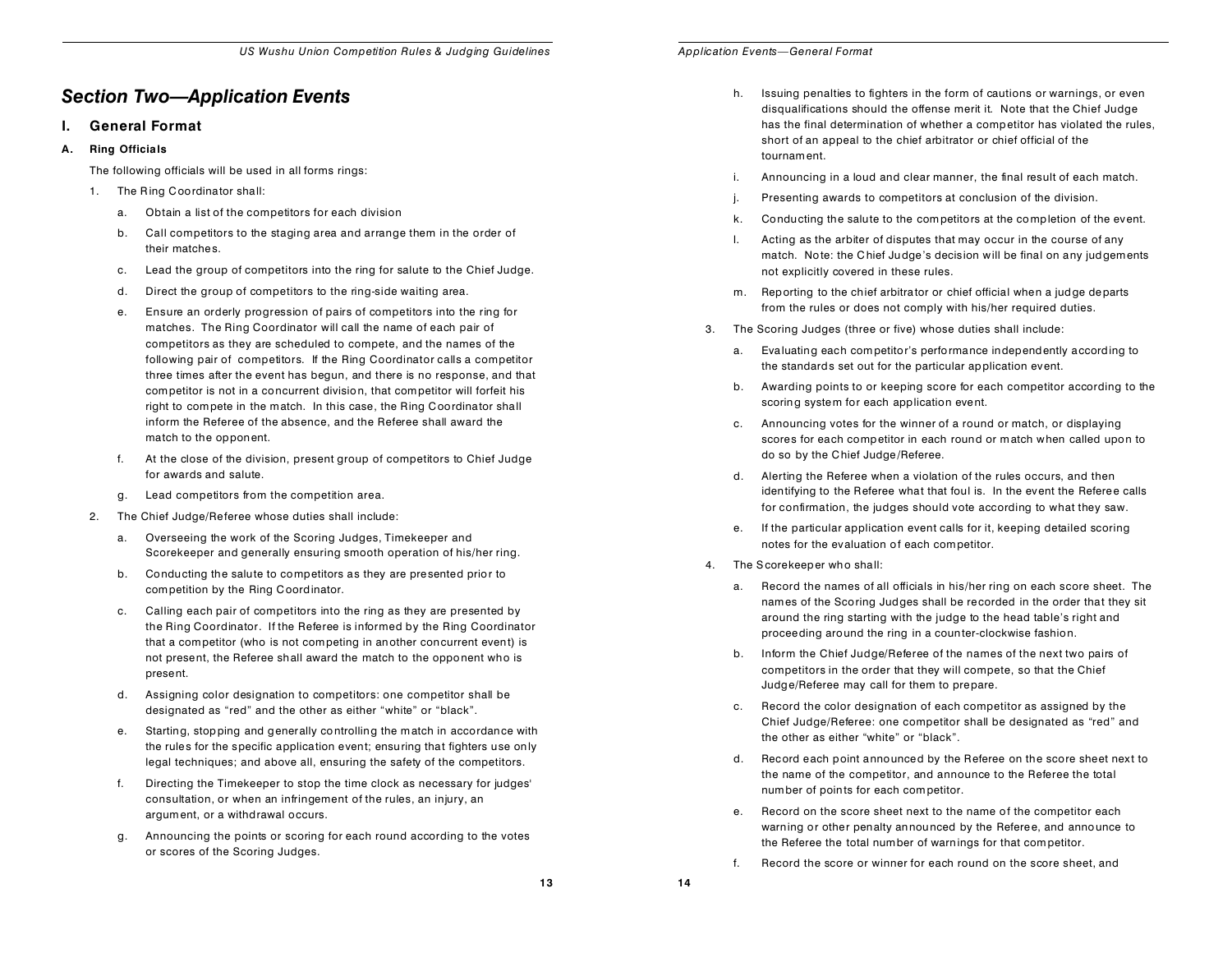#### *Application Events—General Format*

announce to the Referee the total number of rounds won by each competitor, or the final score for each com petitor.

- g. Record on the score sheet any disqualification and reason for disqualification announced by the Referee. Note that in case of disqualification, the opponent will be advanced to the next round.
- h. At the conclusion of each match, inform the Referee of the winner. Generally the competitor who has either won the most rounds, received the highest score or accumulated the most points, or has the or earned the fewest warnings will be declared the winner of the match. The score keeper shall indicate the winner on the score sheet and shall advance the winner's nam e to the next round on the bracket sheet.
- i. When the final match of a division has concluded, the score keeper will record the names of the first through fourth place winners on the score sheet and give the score sheet to the Chief Judge so that he/she may present the awards to the competitors.
- 5. The Timekeeper who shall:
	- a. Ensure that the stop watches are in working order and are set to the correct mode to record elapsed seconds.
	- b. Ensure that the necessary awards for each division are on hand at the beginning of the division.
	- c. Begin timing match when the Referee begins the action.
	- d. Pause the timing when the Referee calls "Stop" or "Break", or while the Referee calls for a point and verification and announces his/her decision, or when there is any cessation in the action of a match that exceeds 5 seconds in duration.
	- e. Resume the timing when the Referee restarts the action.
	- f. Inform the Referee by loudly declaring "Time!" or by ringing a bell or gong when the time duration set for the round or match has been reached.
	- g. Keep time for any designated rest period between rounds.
	- h. Generally assist the Scorekeeper.

#### **B. Competition Areas**

- 1. Each application event shall be conducted in a competition area as specified for the particular event in Section III below.
- 2. For all application events, the Chief Judges' table shall be placed along one side of the competition area.
- 3. The Scorekeeper and Timekeeper shall be seated at the Chief Judge's table.
- 4. The Scoring Judges shall be arranged around the competition area, either seated or standing
	- a. When five Scoring Judges are used, they shall be arranged around the competition area, with judge number 1 located in the corner immediately to the right of the Chief Judge's table, judge 2 being in the next corner in a counterclockwise manner, judge 3 being directly opposite the Chief Judge's table, etc.

b. When three Scoring Judges are used, they shall be arranged around the competition area with judge number 1 being located on the side of the ring to the right of the Chief Judge's table, judge number 2 being directly opposite the Chief Judge's table, and judge 3 being on the side of the ring to the left of the Chief Judge's table.

#### **C. Elimination/Advancement Methods**

- 1. Round-Robin Match Method
	- a. This method shall be used for Chi Sao and Push Hands events when only three competitors are entered for a particular weight class.
	- b. Three matches will be conducted; each competitor will be matched against each other competitor once.
	- c. At the end of the three matches, the places will be awarded according to the following method:

(1) First, the three competitors will be ranked according to the number of matches won.

(2) Any ties will then be resolved by consideration of which competitor won the most rounds in all the matches.

(3) Any remaining ties will be resolved by consideration of which competitor scored the most points in all the matches.

(4) Any remaining ties will be resolved by consideration of which competitor received the fewest warnings in all the matches.

- 2. Single Elimination Bracket Method
	- a. This method shall be used for Chi Sao and Push Hands events when four or more competitors are entered for a particular weight class.
	- b. Setting up the Bracket

(1) Competitors names will be entered into the bracket according to the seeding order determined by the drawing of lots or computer randomization

(2) The appropriate number of byes shall be given in order to produce a multiple of two (16, 8, 4, or 2) matches in the second round.

- c. First Round: The first round winners will be advanced by writing their names in the second round colum n of the bracket.
- d. Second Round: The second and subsequent round winners will be advanced as above, until a round is reached in which only four fighters remain, the round with only four fighters remaining shall be known as the semi-final round.
- e. Semi-Final Round

(1) The names of the losers of the two semi-final round matches will be written in the special third-place match section of the bracket sheet.

(2) The winners of the two semi-final round matches will be advanced by writing their nam es to the right in the final round colum n.

f. Final Round: The third place match should always be conducted prior to the first place match. The first place match should be the final match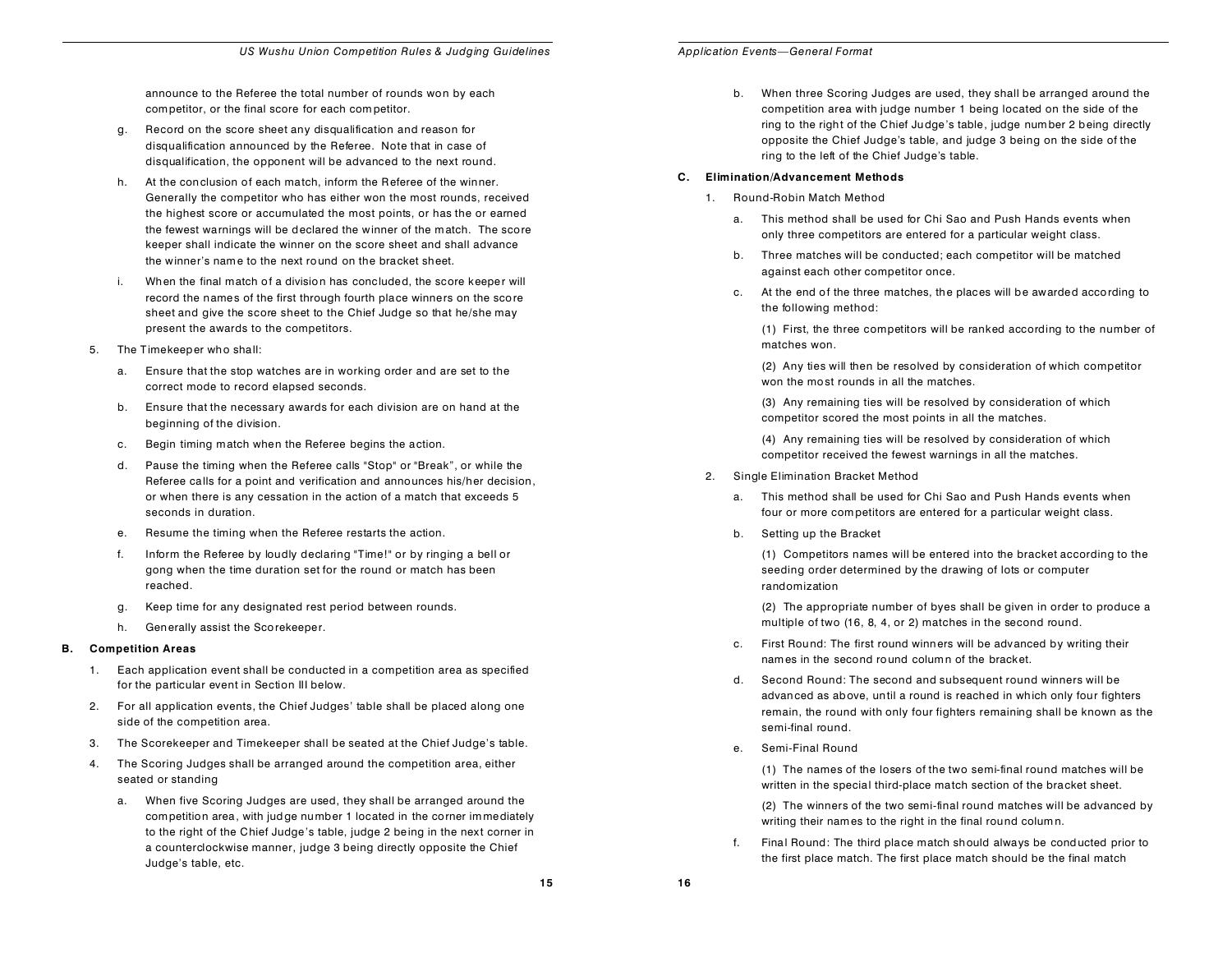conducted in the division.

#### **D. Weighing In**

- 1. The registration and recording staff shall be in charge of the weighing in.
- 2. Each competitor shall be weighed in the period not more than 24 hours prior to the commencement of the competition.
- 3. A competitor may be weighed in clothing, shorts, trunks, underwear, or swimsuit.
- 4. A competitor whose weight does not fit within the weight class for which he registered shall be moved to the appropriate weight class.

#### **E. Drawing Lots**

- 1. Drawing of lots may be replaced with computer randomization at the discretion of the registration staff of the particular event.
- 2. The registration and recording staff shall be in charge of the drawing of the lots.
- 3. If drawing of lots is conducted, it shall take place at the time and place of the event staff's choosing, but in all cases at least one hour prior to the time set for the start of the competition events.
- 4. If, according to the drawing of lots or randomization, two members of the same team or school would meet in the first rounds of the fight, there will be another drawing of the lots or randomization for these two competitors. Note: separation of competitors from the same school/team may not be possible if there are not a sufficient number of competitors from other schools/teams.

#### **F. Competition Protocol**

- 1. Staging
	- a. In the staging area, the Chief Judge/Referee, Scorekeeper, Tim ekeeper, and Scoring Judges for the scheduled event shall assemble in preparation for marching into the ring.
	- b. Concurrently, in the staging area, the Ring Coordinator shall assemble and check-in the competitors for the scheduled event. Competitors who are not present shall be sum moned a last time before the division is started. Should a competitor have an obligation in another ring, he/she or his/her representative must at this time tell the ring officials so they can readjust the competing order to accommodate his or her other competing obligations. Once the event has started, if a competitor has not reported in and is not competing concurrently in another event, he/she will be excluded from the competing in the event.
- 2. Marching In
	- a. The Chief Judge/Referee, Scorekeeper, Timekeeper, Scoring Judges shall march into the ring and be seated or take their positions in the ring. The names of these officials may be announced at this time.
	- b. The Ring Coordinator shall lead the competitors into the ring and present them to the Chief Judge for the salute, then immediately lead the competitors to the ring-side waiting area. Competitors who are not concurrently competing in other events shall remain at ringside

throughout the com petition.

- 3. Entering the Ring
	- a. The Ring Coordinator will then present the first pair of competitors for the first match, and instruct the next pair of competitors to prepare for the subsequent match.
	- b. The Chief Judge will then call the pair of competitors into the competition area.
	- c. The competitors will enter the ring and salute the Chief Judge/Referee and each other as directed by the Chief Judge/Referee.
	- d. The Chief Judge/Referee will assign the color designations of "red" and either "white" or "black" to the competitors and shall confirm that these designations have been reco rded by the Scorekeeper.
	- e. The competitors will then assume the positions within the competition area as directed by the Referee and according to the rules for the particular event.
	- f. The Chief Judge/Referee will ensure that the judges, Scorekeeper and Timekeeper are prepared, and will then direct the competitors to prepare and begin action in the method set out for the particular event.
- 4. During the Match: Between rounds of the m atch, the com petitors should report to neutral sides or corners of the com petition area, and rest quietly until called by the Referee.
- 5. Exiting the Ring: After the winner of the match or the scores for the match are announced, the competitors shall both salute the Referee and leave the ring area.
- 6. Closing the Division
	- a. At the conclusion of the final match, the Scorekeeper and Referee shall determine the placing of the competitors for awards.
	- b. The Ring Coordinator will again lead the competitors into the ring and present them to the Chief Judge, who will, beginning with the lowest place, present the awards to the competitors.
	- c. After the final award is presented, the competitors will all salute the Chief Judge and will be lead from the ring by the Ring Coordinator.

# **II. Specifications for Competition**

#### **A. Clothing & Protective Equipment**

- 1. Clothing Guidelines
	- a. Shirts: Competitors in Chi Sao, Push Hands and Technical Fighting are required to wear a short-sleeved T-shirt. School insignia is permitted unless specifically prohibited by the tournament committee. No longsleeved shirts will be permitted. Sanshou competitors may wear tank tops or may fight bare-chested (males).
	- b. Pants: Chi Sao, Push Hands and Technical Fighting com petitors shall wear martial arts pants or long athletic pants. No shorts are permitted. Sanshou competitors shall wear boxing trunks or similar athletic shorts.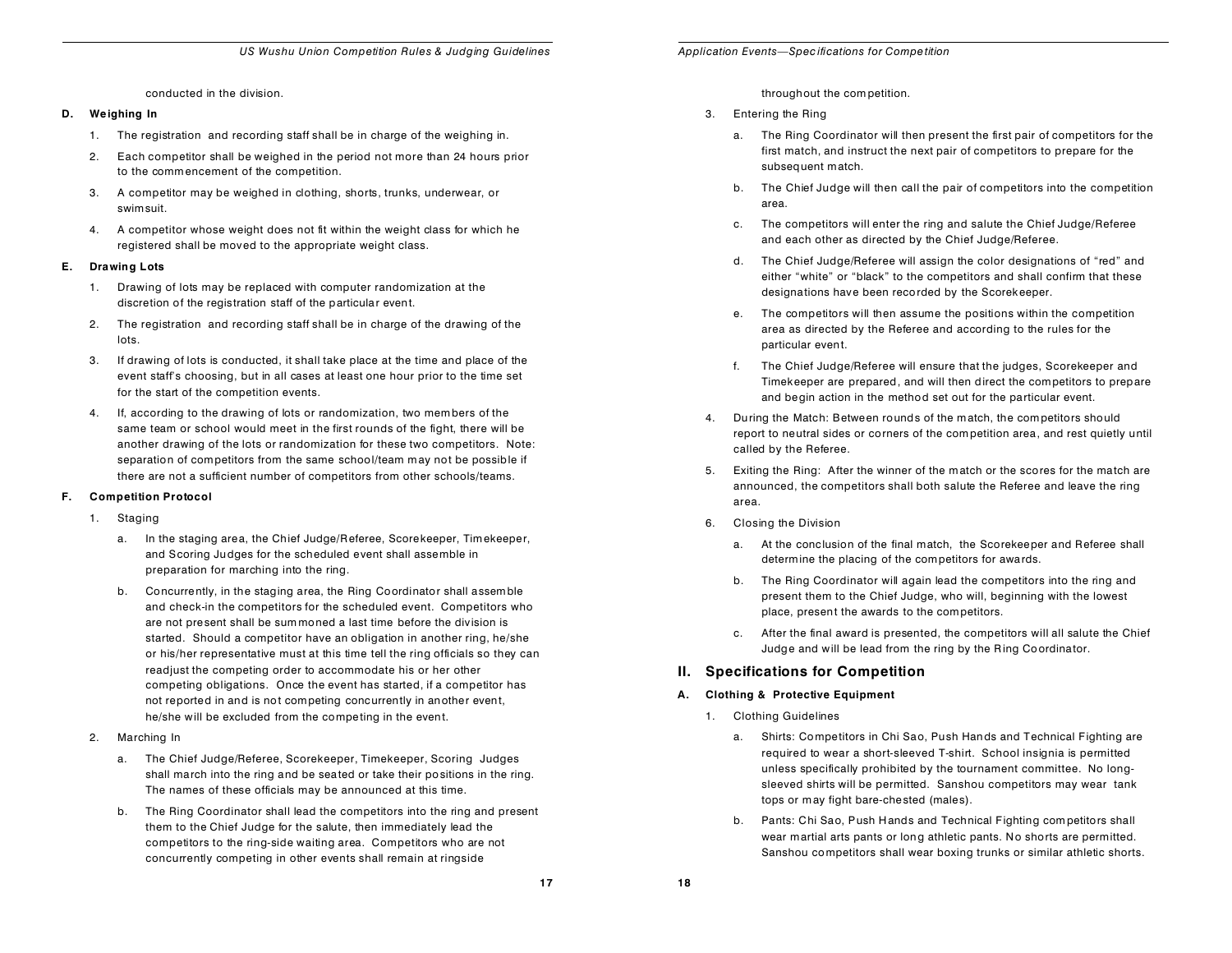# c. Shoes: Except for Technical Fighting and Sanshou in which no shoes are permitted, competitors shall wear martial arts style athletic shoes, which should be stable and flexible at the ankle and toe, and should have a low profile (no high-tops) and good traction.

- d. Jewelry: Competitors are not permitted to wear any jewelry or other objects that may cause injury to themselves or to opponents.
- e. Fingernails: Fingernails must be clipped as short as.
- f. Hair: Long hair must be securely tied back.
- g. Face: Male athletes shall be shaven clean of razor-stubble; Vaseline or similar substances may be used on the face but is strictly prohibited from being used on any other part of the body.
- h. Eyes: Competitors who need corrective eye-wear must wear sports or safety glasses, or contact lenses. No regular glasses will be permitted.
- i. Injuries: injuries may be taped with authorization. The taping must not present a hazard to the other athlete.
- 2. Protective Equipment
	- a. Competitors in Chi Sao, Push Hands and Technical Fighting are responsible for their own protective equipment. Competitors in Sanshou are required to provide their own equipment as specified in section f below.
	- b. Competitors who do not have the mandatory equipment at the time of their match will forfeit that match.
	- c. Equipment for Technical Fighting
		- (1) Required:
			- (a) head gear that covers top, sides and rear of head
			- (b) mouth-guard
			- (c) groin-cup (for males)
			- (d) dipped/coated foam gloves that fully cover the fingers
			- (e) dipped/coated foam foot gear that covers the entire foot (except sole) and ankle
		- (2) Optional: chest or rib protector; shin guards
	- d. Equipment for Chi Sao
		- (1) Required
			- (a) head gear that covers top, sides and rear of head
			- (b) mouth-guard
			- (c) groin-cup (for males)
		- (2) Optional: chest or rib protector
	- e. Equipment for Push Hands
		- (1) Recommended: Head gear and mouth-guard
		- (2) Optional: groin-cup (for males)
	- f. Equipment for Sanshou

#### *Application Events—Spec ifications for Competition*

(1) Required

(a) standard boxing gloves: if the fighter weighs 65 kg or less the gloves shall be 12 ounces; if the fighter weighs 70 kg or more, the gloves shall be 14 ounces

(b) head gear meeting USA Boxing specifications, weighing 10-12 ounces.

- (c) IWUF-style chest protector
- (d) shin/instep guards (on bare feet)
- (e) fitted mo uth-guard

(f) groin-cup (for males; must be worn under the shorts for males)

- (2) Optional
	- (a) ankle supports
	- (b) knee pads (must be mutually agreed upon before the match)
	- (c) well-fitting breast protectors and groin protection (for females)

# **B. Weight Classes**

- 1. Chi Sao, Push Hands and Technical Fighting
	- a. Men

Light Weight: up to 144.9 pounds

Middle Weight: 145 to 174.9 pounds

Heavy Weight: 175 to 204.9 pounds

- Super Weight: 205 pounds and up
- b. Women

Lower Weight: up to 134.9 pounds

Upper Weight: 135 pounds and up

- 2. Sanshou events will use one of the two following weight class options, depending on the number of competitors:
	- a. Full weight class option (for large events with numerous competitors):

| 48 kg: ≤48 kg                 | / up to 105.8 pounds    |
|-------------------------------|-------------------------|
| 52 kg: $> 48$ to $\leq$ 52 kg | / 105.9 to 114.6 pounds |
| 56 kg: $> 52$ to $\leq 56$ kg | / 114.7 to 123.5 pounds |
| 60 kg: $> 56$ to $\leq 60$ kg | / 123.6 to 132.3 pounds |
| 65 kg: $> 60$ to $\leq 65$ kg | / 132.4 to 143.3 pounds |
| 70 kg: $> 65$ to $\leq 70$ kg | / 143.4 to 154.3 pounds |
| 75 kg: $>$ 70 to $\leq$ 75 kg | / 154.4 to 165.3 pounds |
| 80 kg: $> 75$ to $\leq 80$ kg | / 165.4 to 176.4 pounds |
| 85 kg: $> 80$ to $\leq 85$ kg | / 176.5 to 187.4 pounds |
| 90 kg: $> 85$ to $\leq 90$ kg | / 187.5 to 198.4 lbs    |
| Over 90 kg: > 90 kg           | / 198.5 and up pounds   |

b. Condensed weight class option (for smaller events with fewer competitors):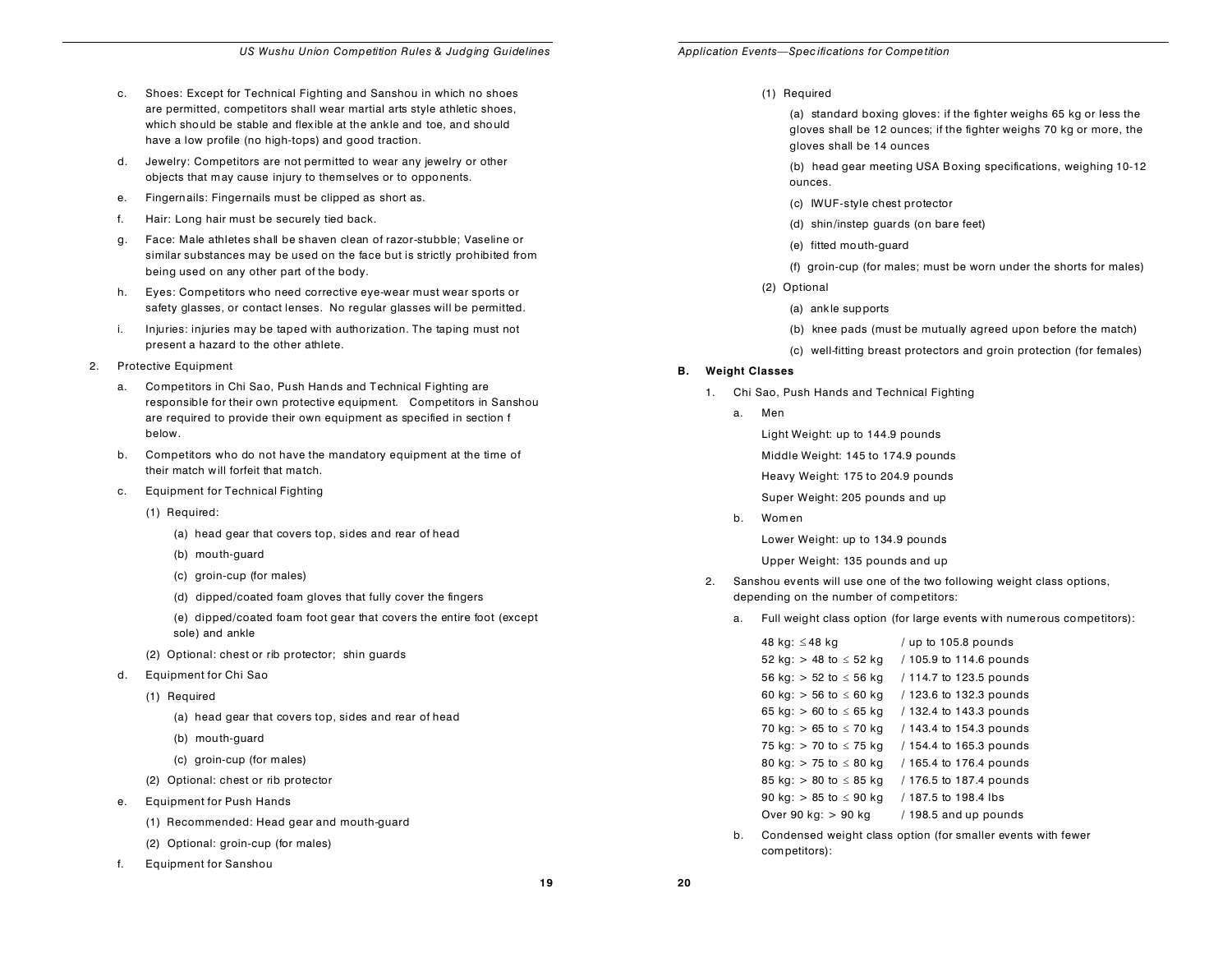Super-Light Weight: up to 114.6 pounds Light Weight: 114.7 to 132.3 pounds Light-Middle Weight: 132.4 to 154.3 pounds Middle Weight: 154.4 to 176.4 pounds Heavy Weight: 176.5 to 198.4 pounds Super-Heavy Weight: 198.5 and up pounds

# **III. Match Rules & Methods of Scoring**

#### **A. Technical Fighting**

- 1. Object: The object of Technical Fighting is to display effective and natural application of Chinese martial arts fighting principles.
- 2. Competition Area
	- a. The competition area will be a square space measuring 25 feet by 25 feet.
	- b. The area shall be clearly marked at the exact center with a "+" shaped tape line.
- 3. Time Limit: One continuous 90-second round
- 4. Protocol
	- a. Starting the Match

(1) Each fight will begin with the fighters facing each other approx imately 15 feet apart.

(2) The fighting will be continuous with no stopping except for clashing, illegal activity, injury or any other reason deemed fit by the judging panel.

b. During the Match

(1) A Break will be called by the Referee should any of the following events occur:

(a) Head contact that might result in an injury or a call for Warning/Disqualification.

(b) A competitor aims for or hits an illegal target.

(c) A competitor successfully applies a series of repeated unanswered techniques to the opponent.

(d) One or both com petitors goes to the floor.

(e) When any Judge signals that they have seen a competitor commit a violation.

- (f) When the Referee needs to stop action to prevent injury.
- (g) When either or both fighters go out of bounds

(2) The Referee will restart the match after a stop in the action in the same way it originally began.

c. Ending the Match

(1) At the end of the match, the Referee will stand between the competitors and the Chief Judge shall call for the scores from the judges for each fighter, one at a time.

(2) The highest score and the lowest score will be dropped and the other three averaged such as in any forms event. The Scorekeeper will announce the final scores.

(3) Upon the announcement of the final scores, preparations for the next match will begin.

- 5. Rules
	- a. Level of Contact

(1) Technical Fighting shall be light contact and shall emphasize the control of technique and finesse and not the use of excessive force.

(2) Light Contact is defined as contact that causes no bruising or injury to the opponent and does not move the opponent from a stable stance. Contact to the head should not cause the head to whip.

(3) Excessive Force is defined as anything that is not light contact. For example:

(a) A head strike that results in bleeding, whipping of the head and/or neck, bruising or swelling of the face.

(b) Unreasonable force to the body, for example, a kick that moves an opponent from a stable or rooted stance.

- b. Legal Contact Areas
	- (1) Torso front, sides, and rear kidney-area
	- (2) Outside of thighs
	- (3) Outside of shins
	- (4) Entire arm
	- (5) Front and side of head gear
- c. Legal Non-Contact Target Areas: Please note that these areas are legal for non-contact techniques only. Any contact to these areas will result in a Warning or Disqualification.
	- (1) Front of face
	- (2) Horizontal strikes across the top of the head gear
- d. Legal Techniques
	- (1) Punches
	- (2) Kicks
	- (3) Open hand strikes to body targets only
	- (4) Sweeps to the outside of the opponent's front leg
- e. Illegal Target Areas
	- (1) Neck
	- (2) Spine
	- (3) Groin
	- (4) Front, inside or back of legs
	- (5) Knee joint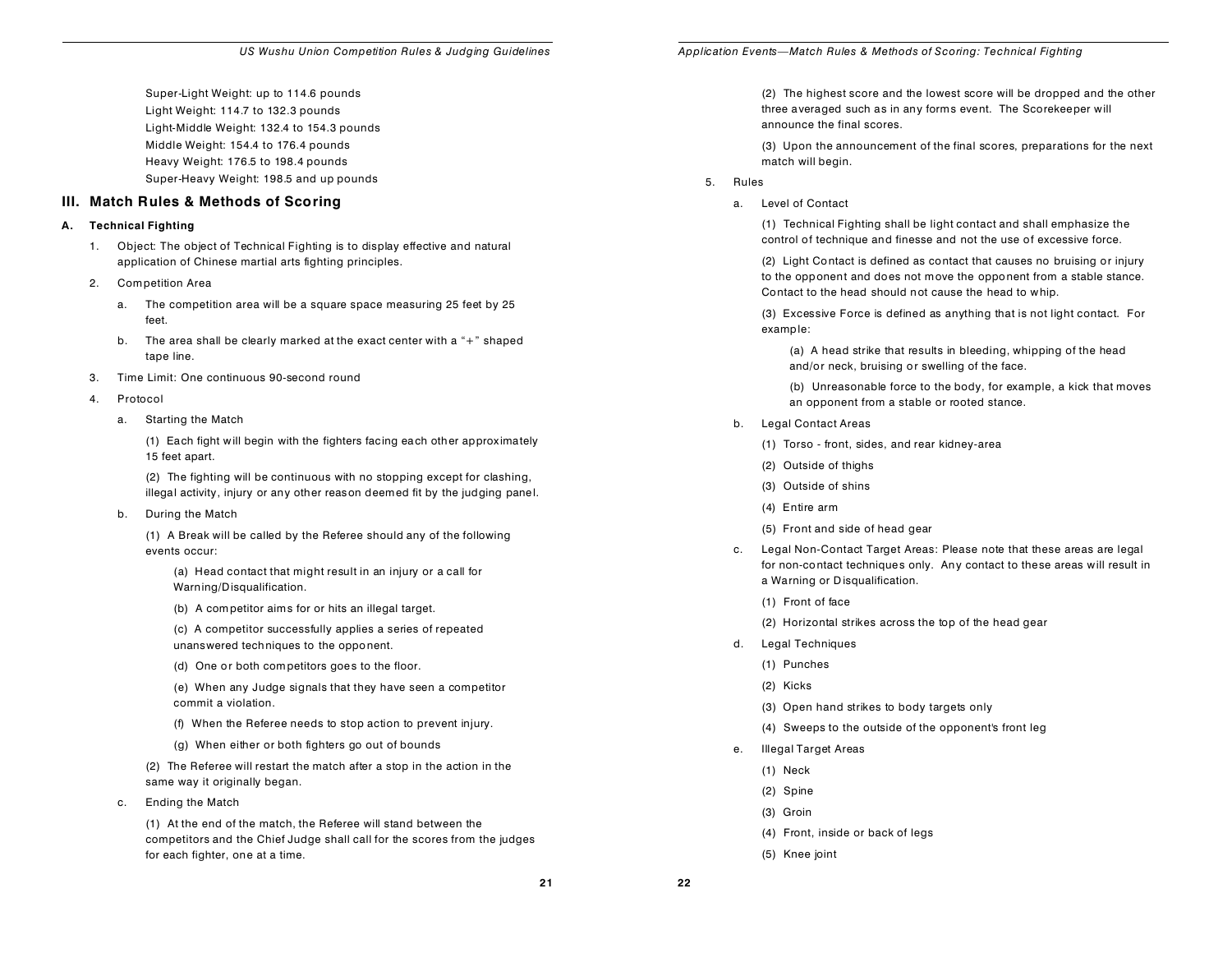(6) Ankle joint

f. Illegal Techniques

(1) Knee strikes

- (2) Elbow strikes
- (3) Finger strikes
- (4) Take-downs or throws
- (5) Joint locking or breaking attempts
- (6) Head butts
- (7) Biting
- (8) Floor or ground fighting
- (9) Open hand strikes to the head
- (10) Sweeps to an opponent's back leg or sweeps that attempt both legs of an opponent
- (11) Sweeps to inside of the leg
- (12) Dangerous blind attempts at spinning hand or foot strikes
- g. Warnings shall be issued by the Referee for any of the following violations:
	- (1) Execution of any Illegal technique
	- (2) Contact to any illegal or non-contact target area
	- (3) Excessive force (without malice or intent)
	- (4) Failure to break on the call
	- (5) Running out of the ring
	- (6) Exposing an illegal target area
	- (7) Execution of blind techniques
	- (8) Any coaching from the sideline
- h. Cautions—A caution shall be issued by any judge or by the Referee for the following violations:

(1) Equipment or clothing violations—Equipment not legal or in poor condition, wearing jewelry, spitting out mouth piece, etc. (Note: a competitor who comes to his/her match with improper equipment or clothing will be issued a caution immediately and have one minute to retrieve appropriate equipment/clothing.)

- (2) Any other action not covered by the rules in which safety is an issue.
- (3) Two cautions shall equal one warning.
- i. Disqualification

(1) A competitor shall be disqualified immediately upon accumulation of three Warnings.

(2) Execution of a technique that causes the opponent to bleed will also result in Disqualification. Note: bleeding from a self-inflicted wound is not cause for the opponent's disqualification.

*Application Events—Match Rules & Methods of Scoring: Technical Fighting*

(3) Competitors who are disqualified in a match shall be considered to have lost that match and shall be entitled to whatever award, seeding, etc. the match loser is entitled.

Expulsion

(1) Expulsion will result from deliberate or serious violations of the rules, such as:

(a) Deliberate excessive force/intent to injure

(b) Deliberate targeting of an illegal area, for example: deliberate targeting of face, top of head, back of head, spine, etc.

- (c) Deliberate violation of any rule
- (d) Rude or belligerent behavior

(e) Use of objectionable or abusive language by a contestant or by his/her coach, schoolmates, etc.

(f) Commission of any infraction that would incur a warning that also results in serious injury to the opponent.

(2) A competitor can be expelled without having previously received any warnings.

(3) Competitors who are expelled will not be awarded any placing, seeding or ranking, nor will they be allowed to continue in the fighting. However, all results to the point of expulsion will remain unchanged

- 6. Judging Guidelines: Each competitor shall be scored based on demonstration of fighting skills in the following five categories:
	- a. Attack Skills

(1) Accurately aims techniques at target areas without simply "flailing" arms to hit something

(2) Begins an attack sequence and changes sm oothly/naturally to defense if opponent counters attack

(3) Creates openings using co mbinations of attacks, rather than trying to overcome opponent with a single, forceful technique.

(4) Controls speed and power in attacks; does not punch/kick as hard as possible

b. Defense Skills

(1) Blocks inco ming attacks effectively

(2) In addition to blocking, uses footwork and body motion to defend against and evade opponent's attacks

(3) Converts blocking/evasion naturally into counter-attacks with techniques aimed at target areas

- (4) Blocks/counters without endangering self
- c. Body Motion
	- (1) Shows naturalness, fluidity, and connectedness in movements

(2) Utilizes movement of the entire body (waist and spine) instead of isolated arm /leg strength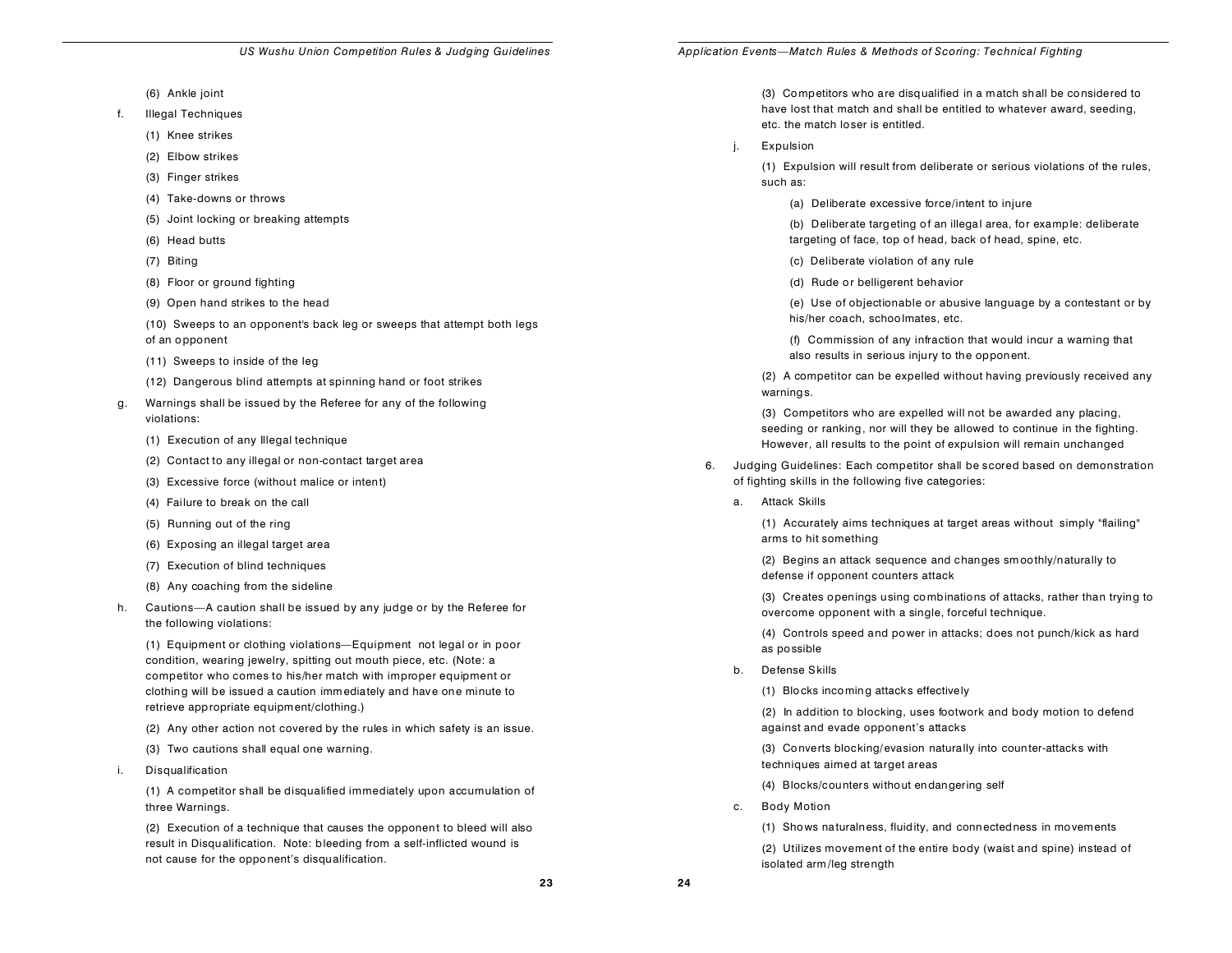(3) Shows efficient motion and directed energy; does not appear rushed or overworked; does not "bounce" and "jab" wasting effort

(4) Advances and retreats using stable stance and good footwork without losing balance

d. Reaction Skills

(1) Reacts to opponent; moves naturally in response to an attack or counter

(2) Shows adaptability in application of attack and defense techniques

(3) Turns a defensive situation into an attack and vice-versa.

(4) Demonstrates ability to capitalize on opponent's weaknesses or mistakes.

e. Overall Impression

(1) Uses a variety of footwork, hand/leg techniques, attack combinations, defensive maneuvers and counter-strikes

(2) Controls the match through either a variety of successful attacks, or the ability to defend and successfully counter the majority of the opponent's attacks

- (3) Utilizes the ring area effectively and stays in ring
- (4) Does not lose composure; shows concentration and calm demeanor
- (5) Displays obvious elements of a Chinese martial arts style
- 7. Determ ination of the Final Score
	- a. Each Scoring Judge will assign a numerical score between five and ten to each competitor in each of the above five categories.
		- $5 =$  displays no ability in the category

 $6 =$  displays one or two abilities in the category, but not reliably or effectively.

 $7 =$  displays more frequent use of more abilities in the category, shows some effectiveness

 $8 =$  displays many of the abilities in the category effectively

 $9 =$  displays most or all of the abilities in the category with reliable effectiveness

- $10 =$  displays all of the abilities in the category with reliable effectiveness
- b. The five category scores are added together and the total is divided by five to produce the judge's score for each competitor.
- c. The scores of the five Scoring Judges are announced, the high and low scores out of the five are removed, and the remaining three scores are averaged to produce the final score for each competitor.
- d. Rather than determining a winner and loser in each individual match, those competitors having the highest final scores in each round of matches will advance to the next round of matches, as described under Highest Score Advancement Method in the Elimination/Advancement Methods Section.

*Application Events—Match Rules & Methods of Scoring: Chi Sao*

## **B. Chi Sao**

- 1. Object: To display application of fighting qualities particular to southern shortrang styles, such as "bridging", i.e., adhering to the opponent's forearms, while delivering effective attacks and counter-attacks to precise body targets at close range.
- 2. Competition Area
	- a. The competition area will be a square space measuring eight feet by eight feet.
	- b. The area shall be divided into two halves by a line of tape.
- 3. Time Limit: 2 two-minute rounds with a 30 second rest period
- 4. Protocol
	- a. Starting the Match

(1) Competitors will "face off" at the center of the competition area and establish forearm contact in a double sticking-hands position.

(2) Following the directions of the Referee, the contestants will begin "rolling," rotating their forearms at least three times before initiating an exchange of techniques.

b. During the Match

(1) A break in the action will be called by the Referee should any of the following events occur:

(a) Head contact that might result in an injury or a call for Warning/Disqualification.

- (b) A competitor aims for or hits an illegal target.
- (c) One or both com petitors goes to the floor.

(d) When any Judge signals that they have seen a competitor commit a violation.

(e) When the Referee needs to stop action to prevent injury.

(f) When fighters disengage or either or both fighters go out of bounds

(2) The Referee will restart the match after a stop in the action in the same way it originally began.

c. Ending the Match

(1) At the end of the match, the Referee will stand between each fighter and the Chief Judge will call for the Scoring Judges' decision.

(2) Upon the announcement of the winner, preparations for the next match will begin.

- 5. Rules
	- a. Level of Contact

(1) Chi Sao shall be light contact and shall emphasize the control of technique and finesse and not the use of excessive force.

(2) Light Contact is defined as contact that causes no bruising or injury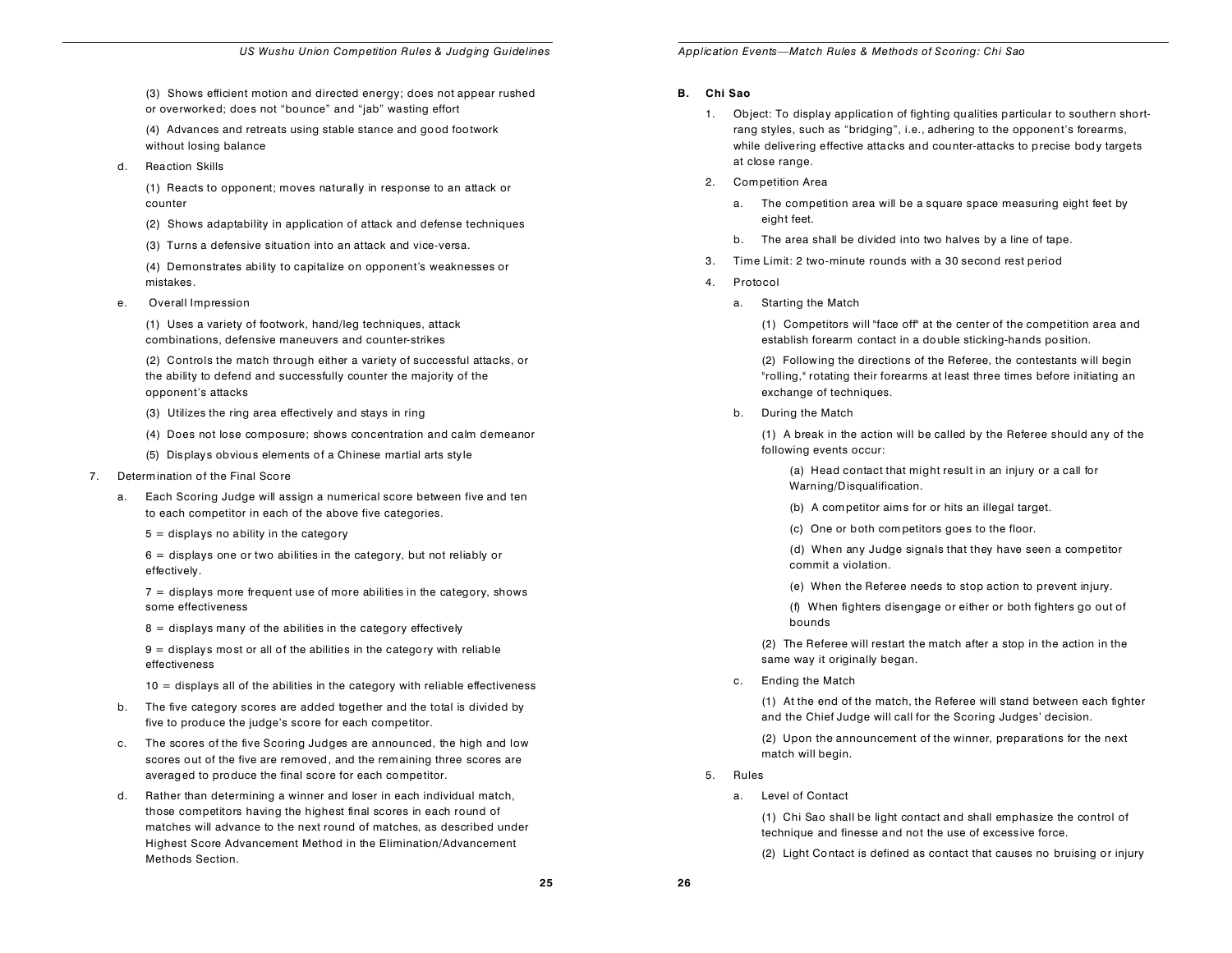to the opponent and does not move the opponent from a stable stance. Contact to the head should not cause the head to whip.

(3) Excessive Force is defined as anything that is not light contact. For example:

(a) A head strike that results in bleeding, whipping of the head and/or neck, bruising or swelling of the face.

(b) Unreasonable force to the body, for example, a kick that moves an opponent from a stable or rooted stance.

- b. Legal Target Areas
	- (1) Torso front and sides
	- (2) Entire arm
	- (3) Front and side of head gear
- c. Illegal Target Areas
	- (1) Face
	- (2) Neck
	- (3) Back
	- (4) Any area below the waist
- d. Legal Techniques
	- (1) Striking techniques employing the fist or open hand

(2) Kicking is allowed only when directed to the protected chest area while at least one hand is in contact with the opponents arm.

- e. Illegal Techniques
	- (1) Elbow strikes
	- (2) Finger strikes
	- (3) Knee strikes
	- (4) Joint locking or breaking attempts
	- (5) Head butting

(6) "Double-grabbing," i.e. holding the opponent with both hands without executing an attack

- (7) Pulling or grabbing the opponent's hair or clothing
- (8) Wild, swinging punches that show a lack of "bridging"
- f. Warnings shall be issued by the Referee for any of the following violations:
	- (1) Contact to any illegal target area
	- (2) Execution of any Illegal technique
	- (3) Use of excessive force (without malice or intent)
	- (4) Attacking the opponent after the Referee has stopped the action
	- (5) Running out of the ring or deliberately disengaging
	- (6) Issuing of verbal instruction from the ringside by instructor or fellow

*Application Events—Match Rules & Methods of Scoring: Chi Sao*

students during the match or rest period

g. Cautions—A caution shall be issued by any Judge or by the Referee for the following violations:

(1) Equipment or clothing violations—Equipment not legal or in poor condition, wearing jewelry, spitting out mouth piece, etc. (Note: a competitor who comes to his/her match with improper equipment or clothing will be issued a caution immediately and have one minute to retrieve appropriate equipment/clothing.)

(2) Any other action not covered by the rules in which safety is an issue.

- (3) Two cautions shall equal one warning.
- h. Disqualification

(1) A competitor shall be disqualified immediately upon accumulation of three Warnings.

(2) Execution of a technique that causes the opponent to bleed will also result in Disqualification. Note: bleeding from a self-inflicted wound is not cause for the opponent's disqualification.

(3) Competitors who are disqualified in a match shall be considered to have lost that match and shall be entitled to whatever award, seeding, etc. the match loser is entitled.

i. Expulsion

(1) Expulsion will result from deliberate or serious violations of the rules, such as:

(a) Deliberate excessive force/intent to injure

(b) Deliberate targeting of an illegal area, for example: deliberate targeting of face or groin.

- (c) Deliberate violation of any rule
- (d) Rude or belligerent behavior

(e) Use of objectionable or abusive language by a contestant or by his/her coach, schoolmates, etc.

(f) Commission of any infraction that would incur a warning that also results in serious injury to the opponent.

(2) A competitor can be expelled without having previously received any warnings.

(3) Competitors who are expelled will not be awarded any placing, seeding or ranking, nor will they be allowed to continue in the fighting. However, all results to the point of expulsion will remain unchanged.

- 6. Judging Guidelines
	- a. Judges will be loo king for a continuous exchange of discernible techniques, with an emphasis on adherence or "sticking." This is to be distinguished from wrestling, shoving, and boxing.
	- b. Competitors should display good "bridging" skills, i.e. adhering to the opponent's forearms while delivering attacks and counterattacks to precise body targets at close range.

**27**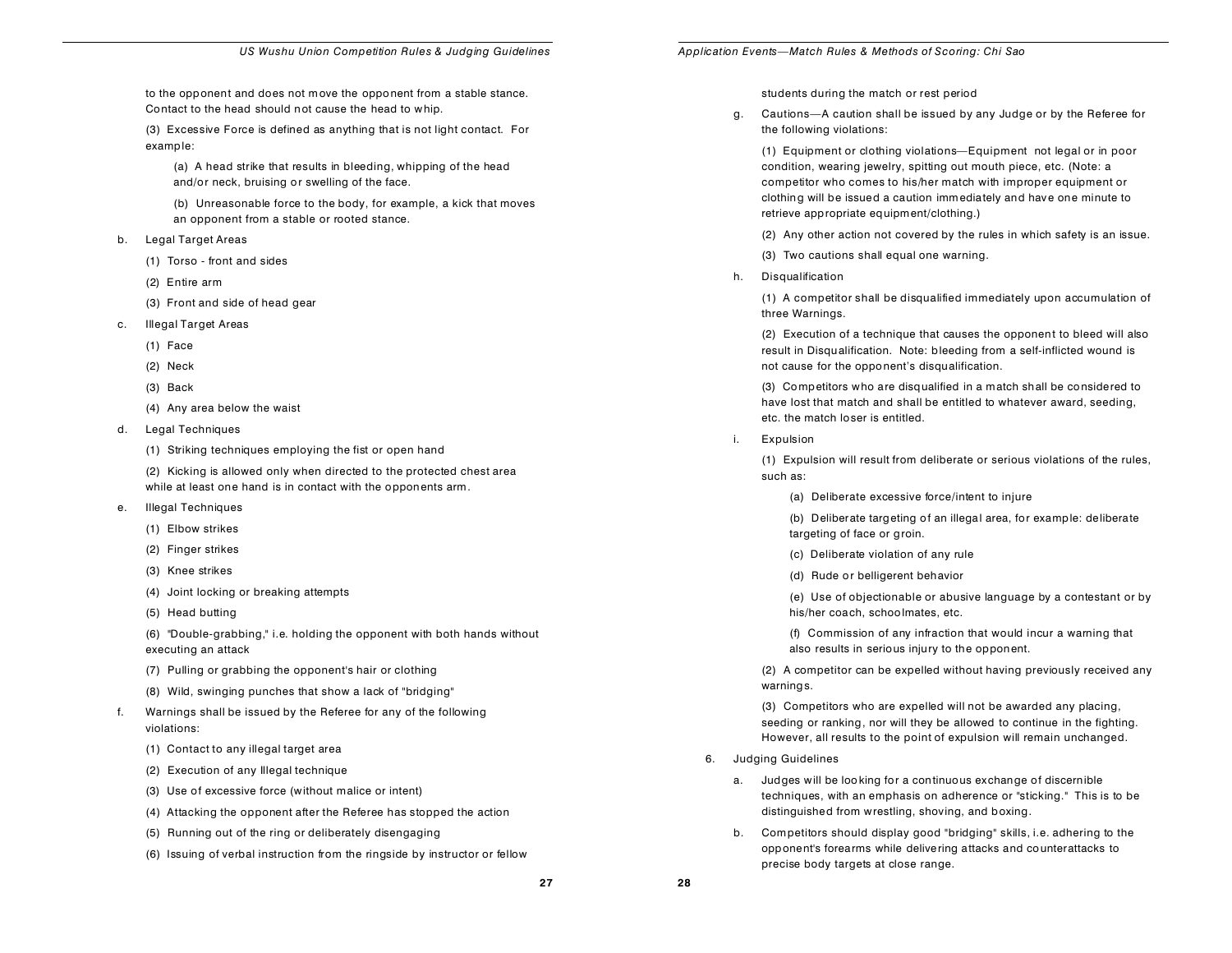- c. This is not a point contest but a judgement of the competitors overall performance. The judges will determine the winner by evaluating which competitor displays better skill in the following areas:
	- (1) Sensitivity/Reaction Skills
	- (2) Balance
	- (3) Structure and technique (stance and movem ents)
	- (4) Timing and speed
	- (5) Control of power and distance
	- (6) Clean attacking, blocking, and trapping technique
- 7. Determining the Winner
	- a. A majority of votes of the Scoring Judges determines the winner in each match.
	- b. In the event of a draw, the Corner Judges will refer to the Chief Judge for a decision.
	- c. In the finals, a 20-second "sudden death" round may be initiated if a draw occurs between all judges.

#### **C. Push Hands—Restricted Step**

- 1. Object: The object of Push Hands competition is to display the application of taijiquan principles in order to unbalance the opponent.
- 2. Competition Area
	- a. The competition area will be a square space measuring approximately 15 feet by 15 feet.
	- b. The area shall be clearly marked at the exact center with a "+" shaped tape line.
- 3. Time Limit: 2 one-minute rounds with 15 second rest period
- 4. Protocol
	- a. Starting the Match

(1) Opponents face each other and each places his/her foot on the center mark; opponents make contact with the back of the right or left wrist.

(2) The Referee gives the command to begin, at which the competitors are required to perform a minimum of two revolutions before initiating any techniques.

b. During the Match

(1) The Referee directs the match with the verbal signals, "Begin" and "Stop."

(2) The Referee may instruct the competitors to restart under various circumstances such as awarding a point, moving too far from the center, to ensure the safety of a competitor, etc.

c. Awarding Points

(1) Upon seeing an infraction, the Referee commands "stop" to stop action and timing.

(2) The Referee states the violation and violator and the point recipient (e.g., "holding - Red, point - White", "off balance - White, point - Red", "striking - Red, point - White") and calls for the Scoring Judges to confirm the point.

(3) Note: The Referee does not wait until a competitor falls to stop action, but stops action and timing at the first sign of a competitor being off-balance.

d. Confirmation of Point by Scoring Judges

(1) The judges may confirm the point by holding up the flag color or not confirm the point by holding the flag stick horizontally (either disagreeing or unable to confirm because of not seeing the action).

(2) If two of the three judges confirm the point, the Referee awards it and instructs the recorder to record the point.

(3) A judge may also hold the opposite color flag up, if he or she saw something different. In that case, the judge will call out his or her reason.

(4) The Referee will not call for points other than what he or she saw. The judges score will be asked for only once.

- (5) The Referee restarts the action and timing immediately.
- e. Ending the Match

(1) At the end of the match, the Referee will stand between the contestants and announce the winner of the match.

(2) Upon the announcement of the winner, preparations for the next match will begin.

- 5. Rules
	- a. Legal Target Areas: Attacks may be made within restricted areas of the body, from below the base of the neck to above the tail bone or bladder area.
	- b. Illegal Target Areas: Pushing the neck, head, bladder area, hip joint, or leg is illegal.
	- c. Stepping

(1) Competitors m ay take a step or steps forward or backward, with either the front or the back foot, but may not reverse the stance, i.e., the front foot must stay forward.

(2) Competitors must keep to the orientation of the center line; they may not step to the side to defend or to gain an advantage in pushing.

- d. Errors
	- (1) Loss of balance

(2) Taking a step to prevent loss of balance that results in reversing the stance

- (3) Endangering oneself
- e. Personal Violations
	- (1) Using techniques excessive in strength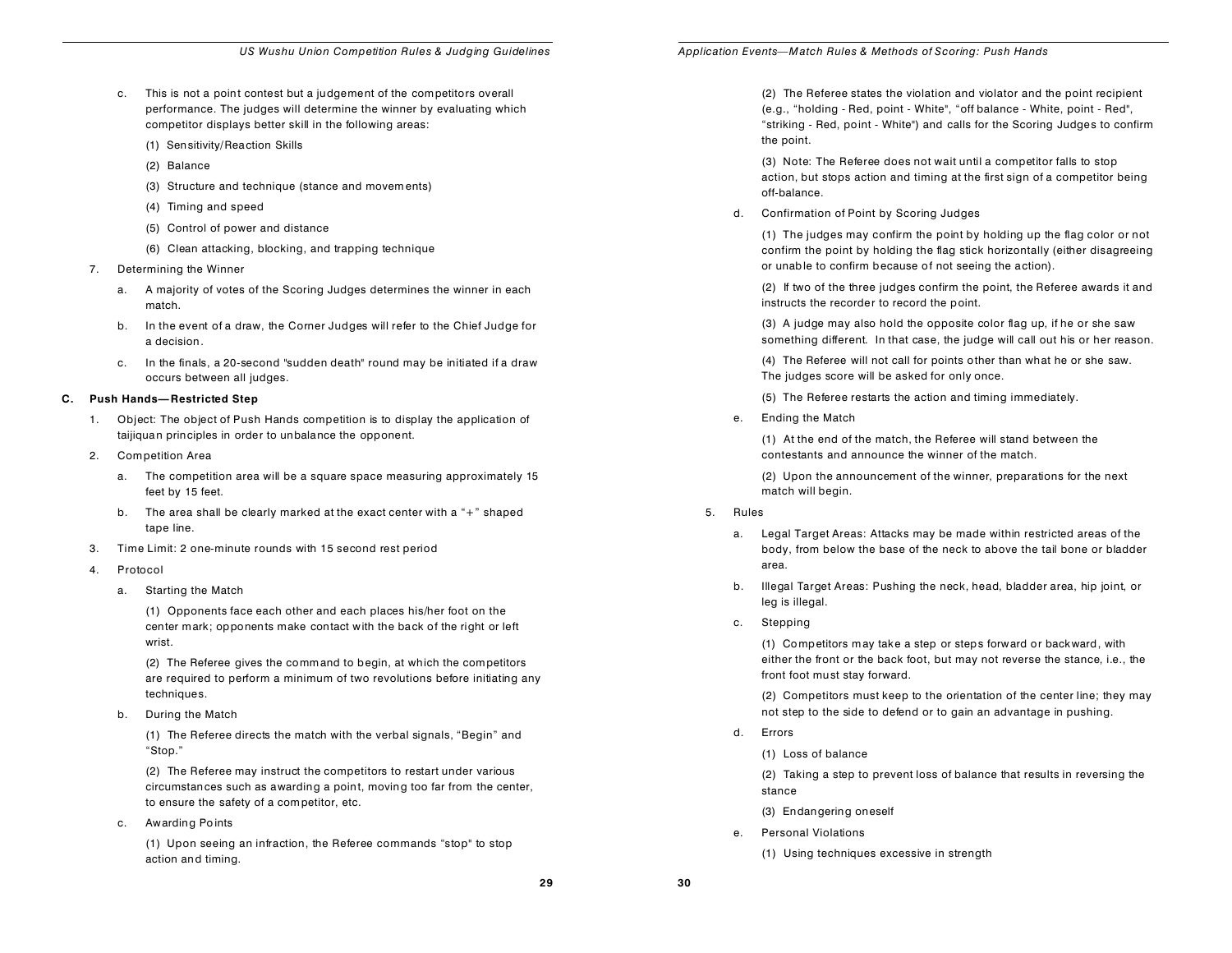- (2) Grabbing the opponent's clothes
- (3) Double grabbing (gripping the opponent with both hands)

(4) Holding on (gripping the opponent with one or both hands or reaching around the opponent's side or back) to prevent loss of balance.

- (5) Attacking an illegal target area
- (6) Reversing the stance to gain advantage
- f. Serious Personal Violations
	- (1) Striking, hitting, punching
	- (2) Using the head to attack
	- (3) Using the legs, knees, or feet to attack
	- (4) Twisting the joints, grabbing, or *qinna* (*chin na*)
	- (5) Using pressure points
	- (6) Pulling hair or beard
	- (7) Attacking the groin area
	- (8) Using any technique determined to cause injury to the opponent
	- (9) Unsportsmanlike conduct
- g. Technical Violations
	- (1) Not following instructions of the Referee
	- (2) Not completing the mandatory num ber of revolutions
	- (3) Receiving coaching during the round
- h. Cautions: The Referee may issue a verbal "caution" at his/her discretion.
- i. Disqualification

(1) Competitors may be disqualified for one Serious Violation and must be disqualified for two Serious Violations

(2) A competitor may be disqualified by the Referee in consultation with the judges.

- 6. Judging Guidelines
	- a. One point is awarded to a competitor each time his/her opponent makes an error as defined above.
	- b. One point is awarded to a competitor each time his/her opponent commits a personal or technical violation as defined above.
	- c. Two points are awarded to a competitor each time his/her opponent commits a serious personal violation as listed above.
- 7. Determining the Winner
	- a. The competitor who has the most points at the end of the match wins the match.
	- b. Tie Breaker In case of a tie, the match goes to the competitor with the least number of Serious Warnings, then the least number of Warnings. If the tie is not broken by Warnings, another com plete single round is played.

*Application Events—M atch Rules & Methods of Scoring: Sanshou*

#### **D. Push Hands—Mov ing**

- 1. Object: Same as Restricted Step Push Hands
- 2. Competition Area
	- a. The competition area will consist of two concentric circles: the inner circle will be 15 feet in diameter; the outer circle will be 21 feet in diameter.
	- b. The area shall be clearly marked at the exact center with a "+" shaped tape line.
- 3. Time Limit: one continuous 90-second round
- 4. Protocol: As with restricted step regulations, the Referee shall stop the action immediately upon seeing any error or violation (such as loss of balance, struggling by either competitor, use of too much effort to push, etc.)
- 5. Rules: Same as Restricted Step Push Hands with the following exceptions:
	- a. Stepping is allowed
	- b. Additional points are awarded for causing one's opponent to step on or beyond the boundaries of the inner and outer ring.
- 6. Judging Guidelines
	- a. Generally, points will be awarded in exactly the same manner as described for Restricted Step Push Hands.
	- b. In addition, points are also awarded for the following:

(1) Two points are awarded when the opponent steps on or outside the inner circle.

(2) Three points are awarded when any part of the body touches or falls on or outside of the outer circle.

- 7. Determining the Winner: Same as Restricted Step Push Hands.
- **E. Sanshou**
	- 1. Qualifications & Requirem ents
		- a. Sanshou fighters, regardless of origin or styles, may enter Sanshou fights. Any style of martial arts may be employed.
		- b. To participate in the Sanshou competition, each fighter must sign a waiver of liability and assumption of risk stating that he/she recognizes the risks associated with sanshou com petition and is physically fit to participate.
		- c. A fighter must be between 18 and 35 years of age.
		- d. A fighter is responsible for his/her own health and life insurance.
	- 2. Competition Area
		- a. The contest area will be a platform 24 inches high, 26 feet long and 26 feet wide, covered with a soft mat with a canvas surface.
		- b. Protective mats 8-16 inches high and at least six feet wide will be placed around the platform.
		- c. If a platform cannot be used, a flat, matted surface with a 26 by 26 foot area clearly m arked may be substituted.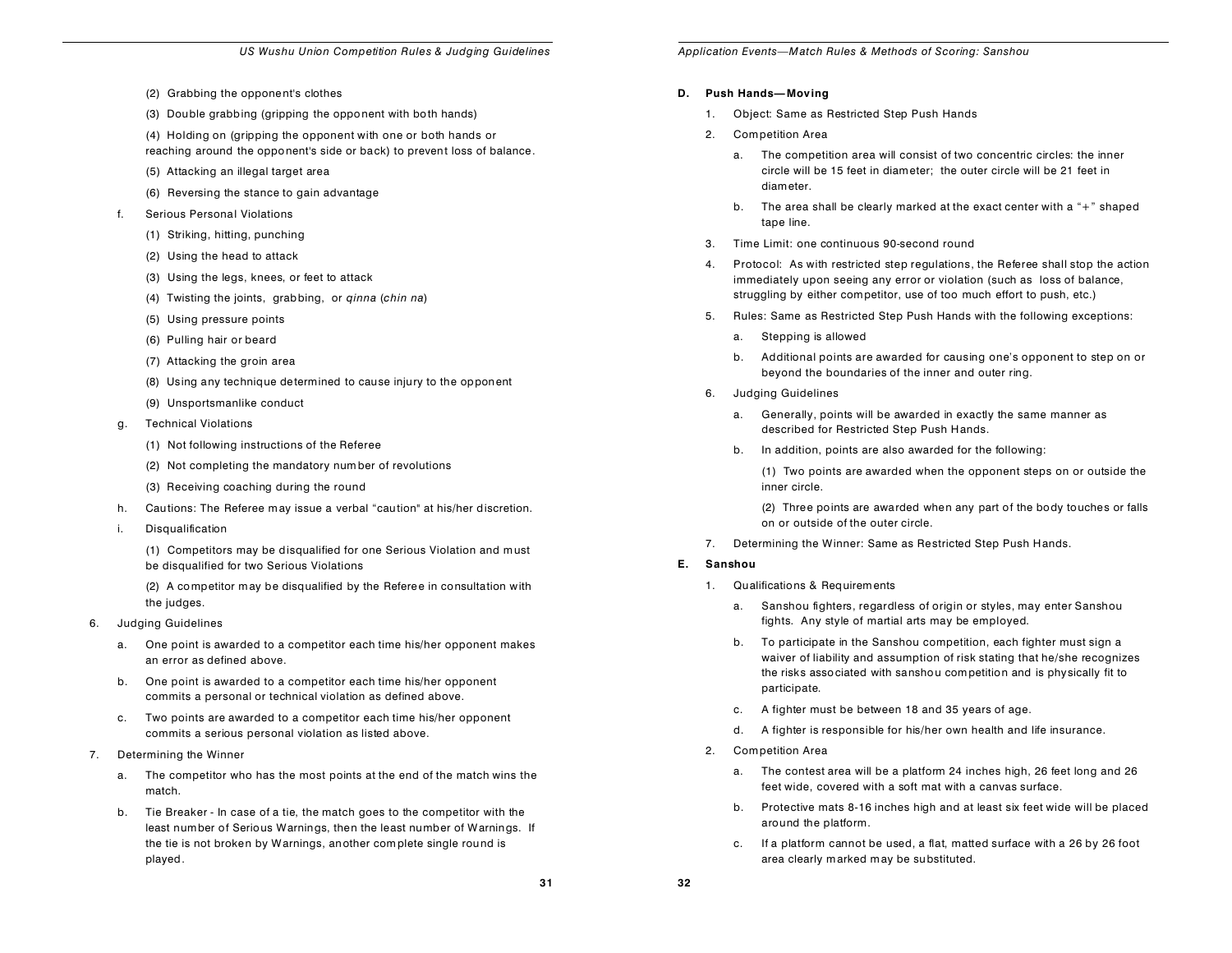#### 3. Time Limit

- a. A bout shall generally consist of three two minute rounds.
- b. There will be a one minute timed rest period between each round.
- c. If the first two rounds are won by the same fighter, the bout shall be awarded to that fighter and no third round shall be fought.

#### 4. Protocol

- a. Starting the Match
	- (1) Fighters must march onto the *lei tai* together.

(2) When introduced, the fighter must make a "palm and fist" salute to the audience.

(3) Before the start of each round the fighters shall salute each other by making a "palm and fist" salute.

(4) The fighting will be continuous with no stopping except as specified below.

#### b. During the Match

(1) The coach and team doctor shall remain in their designated seats unless needed for medical attention on the *lei tai*. Coaches are prohibited from shouting to or coaching the fighters during the fight. Advice and massage are only allowed during the one minute break periods.

(2) The action shall be stopped by the Referee should any of the following events occur:

- (a) A fighter falls down or off the platform
- (b) A fighter is given a penalty
- (c) A fighter is injured

(d) The fighters are locked in a confused fight for more than two seconds, or the fighters clinch with no attack or attacking without avail for more than five seconds

(e) Both competitors refrain from attacking, or one remains passive for more than eight seconds

(f) A fighter falls down on purpose and remains down for more than three seconds

(g) A fighter asks for a suspension of the fight by raising his hands due to objective hindrance

- (h) The chief referee corrects a misjudgment or an omission
- (i) The referee or other judges spot danger in a fight

(j) The fight is interrupted by objective factors such as lighting or other malfunctions of facilities

c. Ending the Match

(1) Before the announcement of the end of each bout, the fighter is not allowed to leave the *lei tai* (except when injured). Fighters are not allowed to take off protective gear (except head gear and mouth piece).

(2) At the end of the match, the Referee will stand between the competitors on the *lei tai* to wait for the announcement of the winner from the Chief Referee

(3) When the result of each m atch is announced, the fighters shall exchange positions. After the announcement, the fighters shall salute each other and the center referee with "palm and fist" salute and the center referee shall return the salute. Then the fighters shall salute each other's coaches and the coaches shall return the salute.

(4) Upon the announcement of the results of the match, preparations for the next match will begin.

- 5. Rules
	- a. Legal Target Areas: head, trunk and thighs and calves
	- b. Illegal Target Areas: back of the head, neck, throat, knees, crotch
	- c. Legal Techniques:

(1) All boxing techniques and spinning back fist strikes; pushing with the open glove is legal

(2) Kicks to any legal target; kicks or sweeps with the arch of the foot to both the front and supporting legs

(3) Throwing and takedown techniques designed to unbalance or upset the opponent, or to push or force opponent off the *lei tai* platform

(4) Clinching to seek advantage is limited to five seconds; kicking and punching during the clinch is legal

(5) Catching kicks: fighter has 5 seconds to either sweep, throw or takedown opponent

d. Illegal Techniques

(1) Striking opponent's head continuously to deliberately injure opponent.

(2) Attacking the opponent by using the head, elbow, or knee

(3) Pushing or striking against joints; joint locking; throws or takedowns that directly attack locked joints

- (4) Attacking the back of head, neck, throat, knees, or crotch
- (5) Attacking the head using back spinning kick
- (6) Holding and hitting

(7) Use of ex cessive force to cause opponent to fall head over heels

(8) Deliberately falling with full weight on fallen opponent

(9) Throwing an opponent directly onto his head and/or neck

(10) Attacking the head of a fallen opponent with leg or attacking fallen opponent (except when opponent falls deliberately).

- e. Technical Fouls
	- (1) Holding to avoid fighting
	- (2) Deliberately delaying after the referee has signaled the start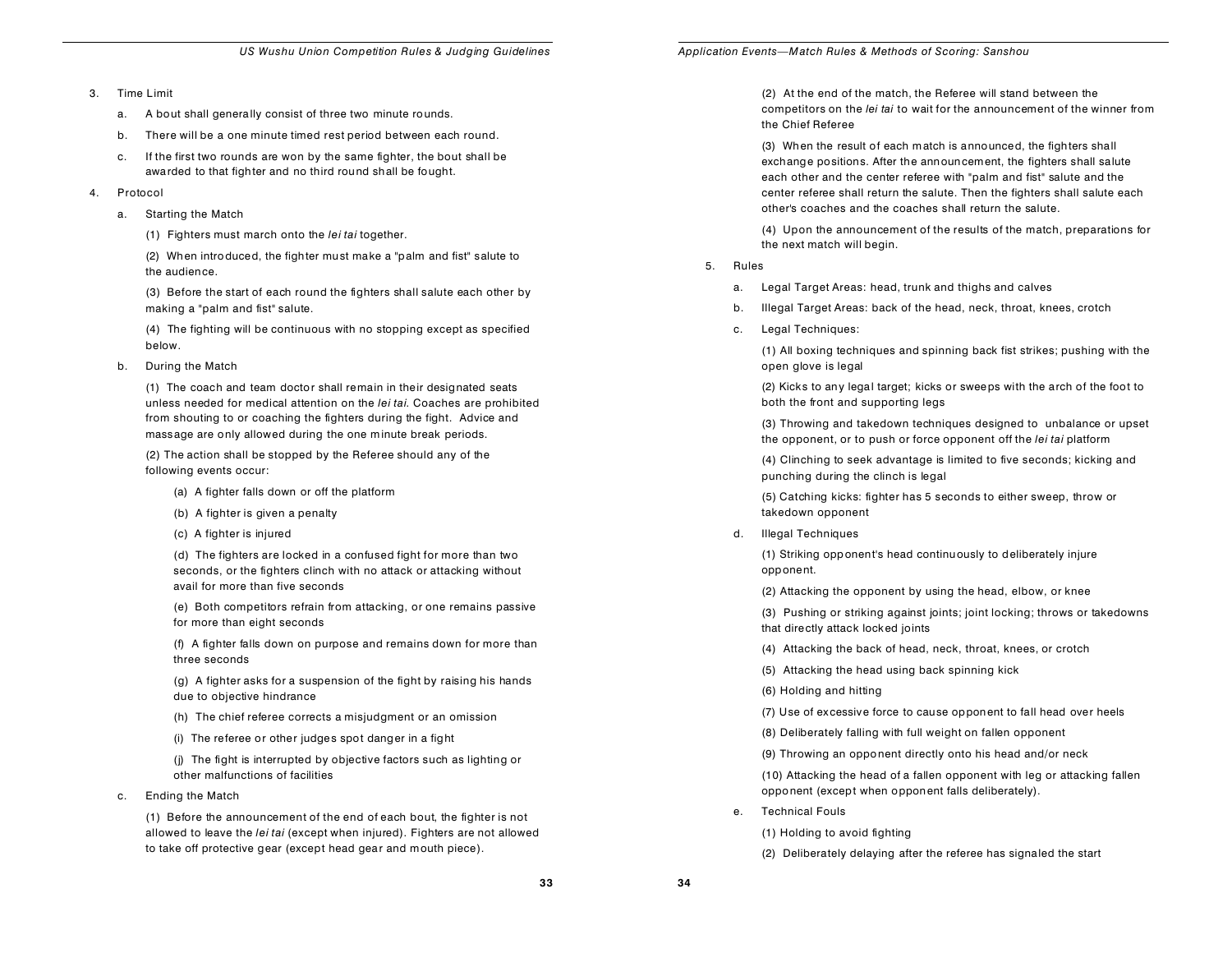#### *US Wushu Union Competition Rules & Judging Guidelines*

(3) Requesting time-out when in a disadvantageous position

(4) Shouting or coaching from sidelines during match; trainer, coach or teammate entering the ring during match

(5) Un-sportsmanlike behavior to the referee/judge or disobedience to his decisions

(6) Shouting loudly or impolitely during a fight; unsportsmanlike conduct

(7) Purposely entering the *lei tai* without mouthpiece, loosening protective gear, or spitting out mouthpiece during the fight.

(8) Any behavior contrary to competition protocol

f. Personal Fouls

(1) Attacking the opponent before the referee gives the signal "Start," or after he gives the signal "Stop."

(2) Hitting the opponent on illegal target area

(3) Hitting opponent using any prohibited methods.

g. Penalties

(1) A caution (admonition) will be given for a technical foul.

(2) A warning will be given for any obvious personal foul.

(3) If a fighter is penalized up to six points in a bout, the opponent will be declared the winner of the bout.

(4) A fighter who intentionally hurts his opponent or commits a serious foul will be disqualified from the fight and if deemed appropriate, from entire competition. The opponent will be declared the winner.

(5) A competitor found guilty of trickery or found guilty of injecting narcotics or inhaling oxygen during a break will be disqualified from the entire competition.

h. Default

(1) Inability to fight due to illness or injury is regarded as default. The fighter is not allowed in further matches, however, his placement according to preceding matches will still stand.

(2) During the competition, due to wide disparity in between two fighters, the coach m ay show a sign of default or a fighter may raise a hand to signal for default to ensure safety.

(3) Failure to report after being called three times prior to competition, or absence or failure to appear at the fighting area without justification is regarded as default.

(4) A fighter who defaults without justification will loose his/her advancement and standing from preceding matches.

#### *Application Events—M atch Rules & Methods of Scoring: Sanshou*

- 6. Judging Guidelines
	- a. The sideline judges will keep account of the points won and the fouls committed by each fighter according to the decision made by the referee. At the end of each round judges will enter each contestant's score on the recording form.
	- b. Three points are awarded to the fighter if the fighter's opponent:
		- (1) is forced off the platform once in a round,

(2) is hit in the trunk by a back-turn roundhouse kick (back spinning heel kick),

(3) is kicked down by a hooked leg kick while himself remains standing,

(4) is forced (or made) to fall by application of a falling technique, following which the fighter him self stands up immediately,

(5) is knocked down (any part of the body touches mat except feet) by a forward or backward sweep kick while fighter himself remains standing.

c. Two points are awarded to the fighter if his opponent:

(1) falls (any part of the body other than feet touches the mat) while the fighter himself remains standing,

- (2) is hit in the trunk once with the leg,
- (3) receives an official 8-count,
- (4) receives a warning penalty.
- d. One point is awarded to the fighter if his opponent:
	- (1) is hit in a legal area with a hand technique,
	- (2) is hit once on the head, upper or lower legs with a leg technique,

(3) shows passivity for 8 seconds, and remains passive for another 8 seconds after being ordered to attack,

(4) deliberately falls down and rem ains down for three seconds or more,

(5) is given an admonition or caution,

(6) falls first when both fighters apply a technique to force the opponent down.

e. No point is awarded to either fighter if:

(1) both hit each other in legal areas at the same time or successively,

(2) both fall down or off the platform simultaneously or successively,

(3) one fighter throws the other to the ground or off the platform after holding for two seconds or more,

(4) one fighter uses a deliberate falling technique to attack,

(5) one fighter kicks the lower leg when the other defends by raising the knee,

(6) no clear techniques are used and no obvious hits to legal areas are made,

(7) one fighter hits the other while clinched or holding each other,

(8) one competitor sweeps the opponent while being pressed down by the opponent.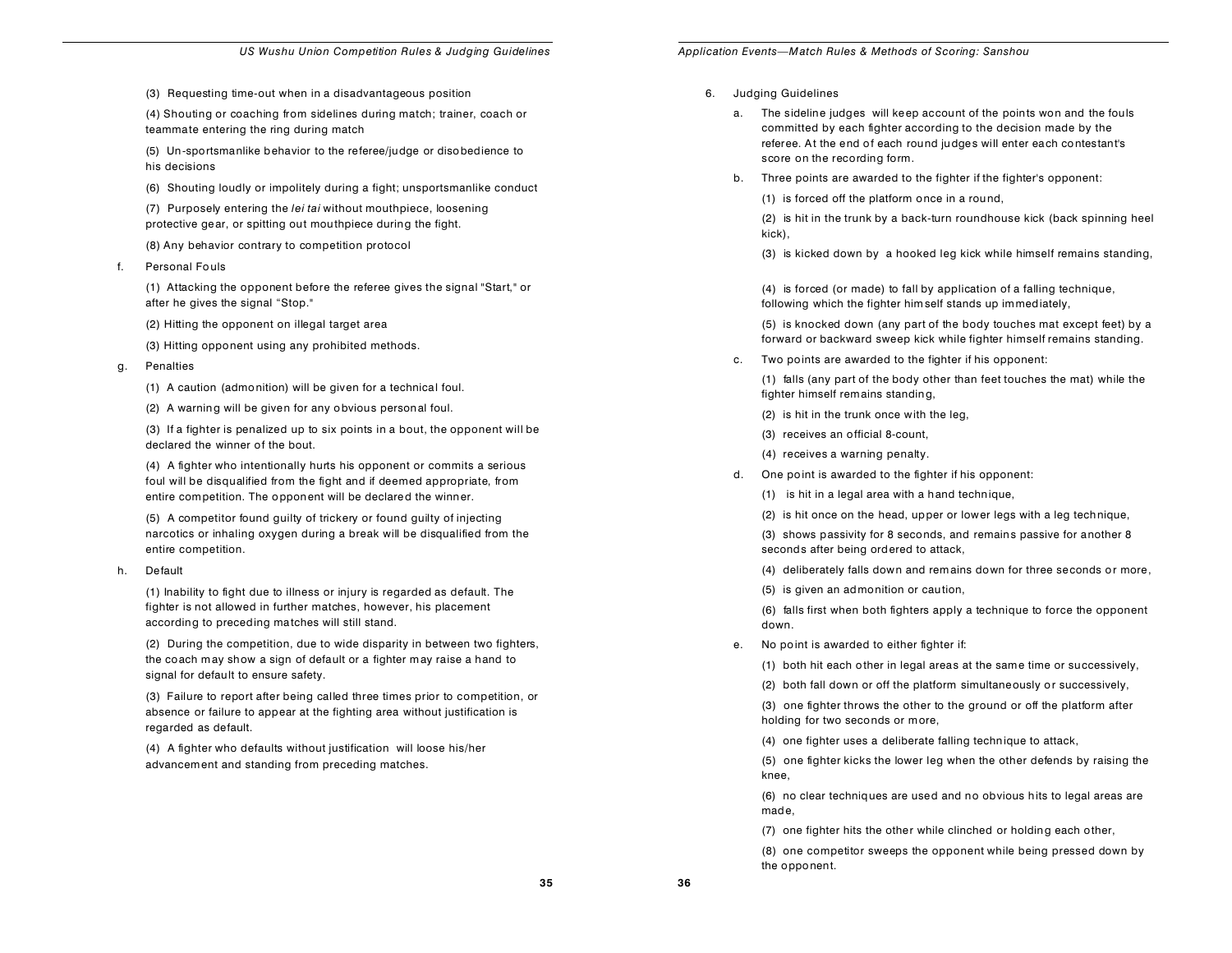- 7. Determining the Winner
	- a. Single elimination, double elimination, or round robin (for divisions having three competitors) may be employed.
	- b. Absolute Victory shall be awarded to the fighter who:

(1) Uses three point techniques and wins three points three times in a bout wins the bout.

(2) Wins the fight by knocking the opponent out, (not by a personal foul move), i.e. if a fighter knocks the opponent down by a heavy hit, and the opponent remains down for ten seconds or more, or the opponent can stand up but with abnormal consciousness or unclear vision

(3) Causes his opponent to receive an 8 count after a heavy hit (not by personal foul) for three times in a bout

(4) Has an opponent who cannot continue the fight due to injuries or illness confirmed by the doctors' team of the competition.

(5) In the event of wide disparity in techniques and power between the two fighters, the referee may, with the approval of the chief referee, declare the stronger competitor to be the winner of the bout.

c. The winner of a round is determined by the results of the sideline judges' decisions at the end of each round:

(1) The fighter wins the round if his opponent is heavily hit (not by personal foul) and counted 2 separate "Eight Counts" in the round

(2) The fighter wins the round if his opponent is off the platform twice in a round

(3) The fighter wins the round if he uses three point techniques and gets three points twice in a round.

(4) In case of a draw in a round, the winner will be decided according to the cases in the following order: The winner will be:

- (a) The fighter who has received fewer warnings
- (b) The fighter who has received fewer cautions

(c) The fighter who has the lighter body weight (according to the weight taken on the day of the competition)

- (d) If it is still the same, a draw will be declared.
- d. The winner of the match is:

(1) The fighter who wins the first two rounds in a bout is the winner of the bout.

(2) The fighter who is given a foul wins the fight if the opponent fakes his injuries and this is confirmed by the medical exam ination.

(3) The fighter who is injured by the opponent's illegal hit and who cannot continue the fight (confirmed by the medical examinations) is declared to be the winner of the bout, but will not be allowed to participate for further com petition.

(4) In single elimination, the winner, if both fighters have the same number of wins in a bout, will be decided according to the following

#### order:

(a) The fighter who has received fewer warnings

(b) The fighter who has received fewer cautions

(c) The fighter who has the lighter body weight (according to the weight taken on the day of the competition)

(d) If still the same, another round will be added and so forth.

(5) In double elimination, there will be a draw, if two fighters have the same num ber of winning rounds in a bout.

(6) In double elimination or round robin, at the end of all matches, the fighter who has the largest number of aggregated points shall be placed first. If two or more fighters have the same num ber of aggregated points, the winner shall be decided according to the following order:

(a) the fighter who lost fewer rounds shall be placed higher

(b) the fighter who has received fewer warnings shall be placed higher

(c) the fighter who has received fewer cautions , shall be placed higher

(d) the fighter who has the lighter body weight (according to the weight taken on the day of the competition) shall be placed higher. If it is still the same, there will be a tie and both competitors will be awarded the same placing.

**38**